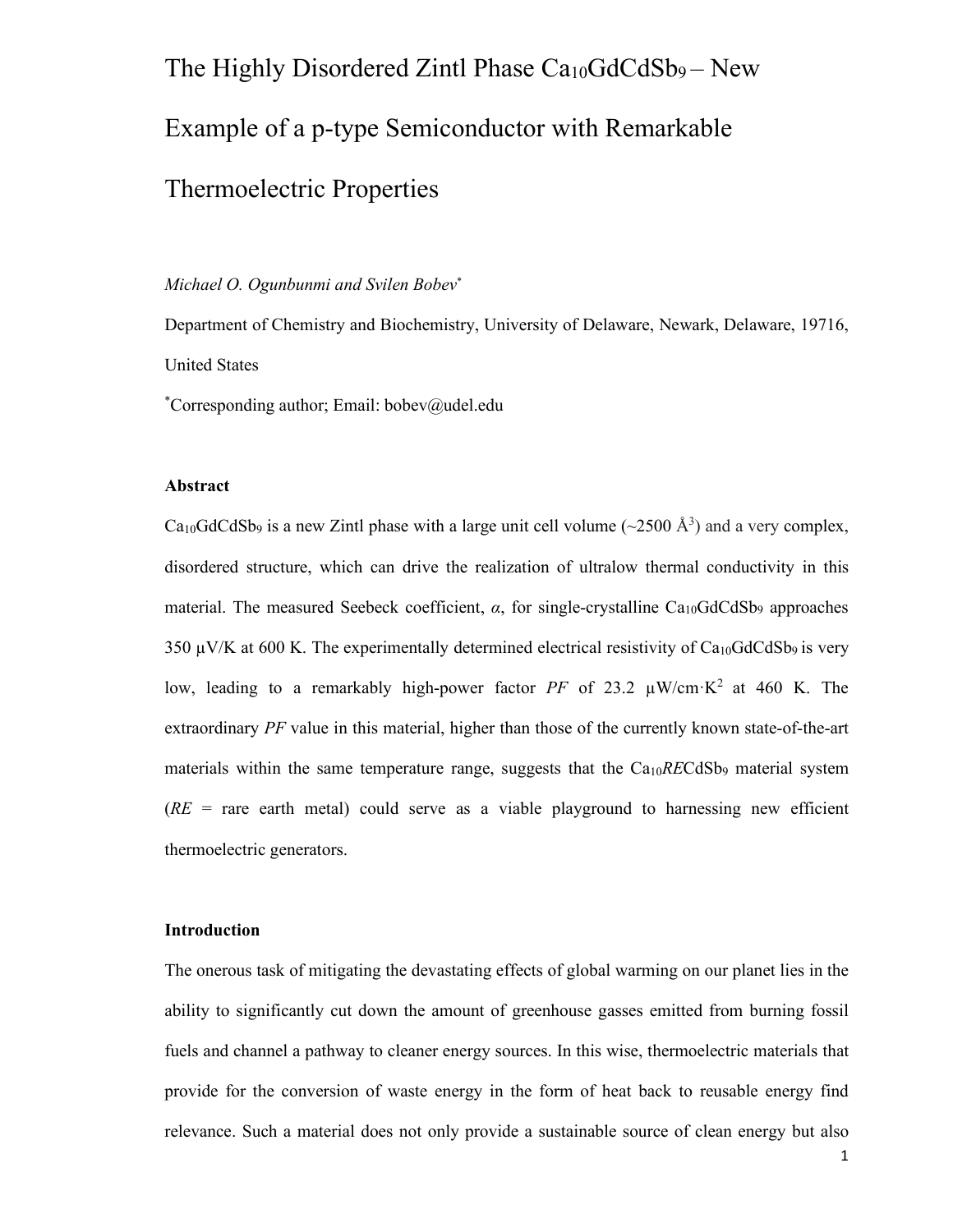helps to meet up with the ever-increasing global energy demands. In recent years, several areas of applications of thermoelectric materials such as automobiles, electronic devices, deep space probes, etc., are already being explored. Owing to the useful technological applications of these materials, many research endeavors are thus now focused on identifying suitable candidate materials and developing several techniques and tools to optimize the performance of the few known ones $^{1-3}$ .

In our day-to-day life, expressions such as *disorderly conduct* and *complex behavior* are often considered negative and generally disadvantageous. The human mind is generally attuned to a good and smooth life, while the converse is never desirable. However, it turns out that certain physical and chemical systems ride on the prevalence of these seemingly undesirable conditions to give rise to novel properties of interest<sup>4</sup>. Such is the scenario in frustrated magnetic systems<sup>5,6</sup>, where the frustration of the magnetic spins produces competing interactions that cannot be simultaneously satisfied and can thus birth exotic states of matter at sufficiently low temperatures. Similarly, the presence of intricate atomic bonding and highly complex structural motifs have been found to be beneficial in achieving enhanced thermoelectric performance in candidate materials<sup> $7-9$ </sup>. Here, the complex nature of the crystal structure acts as effective phonon scattering centers, thus leading to very low thermal conductivity, which in combination with high Seebeck coefficient and electrical conductivity can achieve an optimal thermoelectric figure of merit,  $zT = \alpha^2 \sigma / (\kappa_e + \kappa_l)$  at a given operating temperature *T*, where  $\alpha$ ,  $\sigma$ ,  $\kappa_e$  and  $\kappa_l$  are the Seebeck coefficient, electrical conductivity, electronic thermal conductivity, and lattice thermal conductivity, respectively.

Zintl phases that combine the features of narrow bandgap, complex atomic bonding, and highly disordered atomic sites are promising candidates to explore for new thermoelectric materials<sup>7</sup>. As demonstrated in several earlier reports<sup>10,11</sup>, Zintl phases present the relevant electronic and transport environments that favor excellent thermoelectric performance. In the recent past, some members of the Ca<sub>11</sub>InSb<sub>9</sub> structural series ("11–1–9" compounds)<sup>12</sup>, such as Yb<sub>11</sub>TrSb<sub>9</sub> (Tr = Ga, In) $13-15$  have been reported and studied for possible thermoelectric applications. These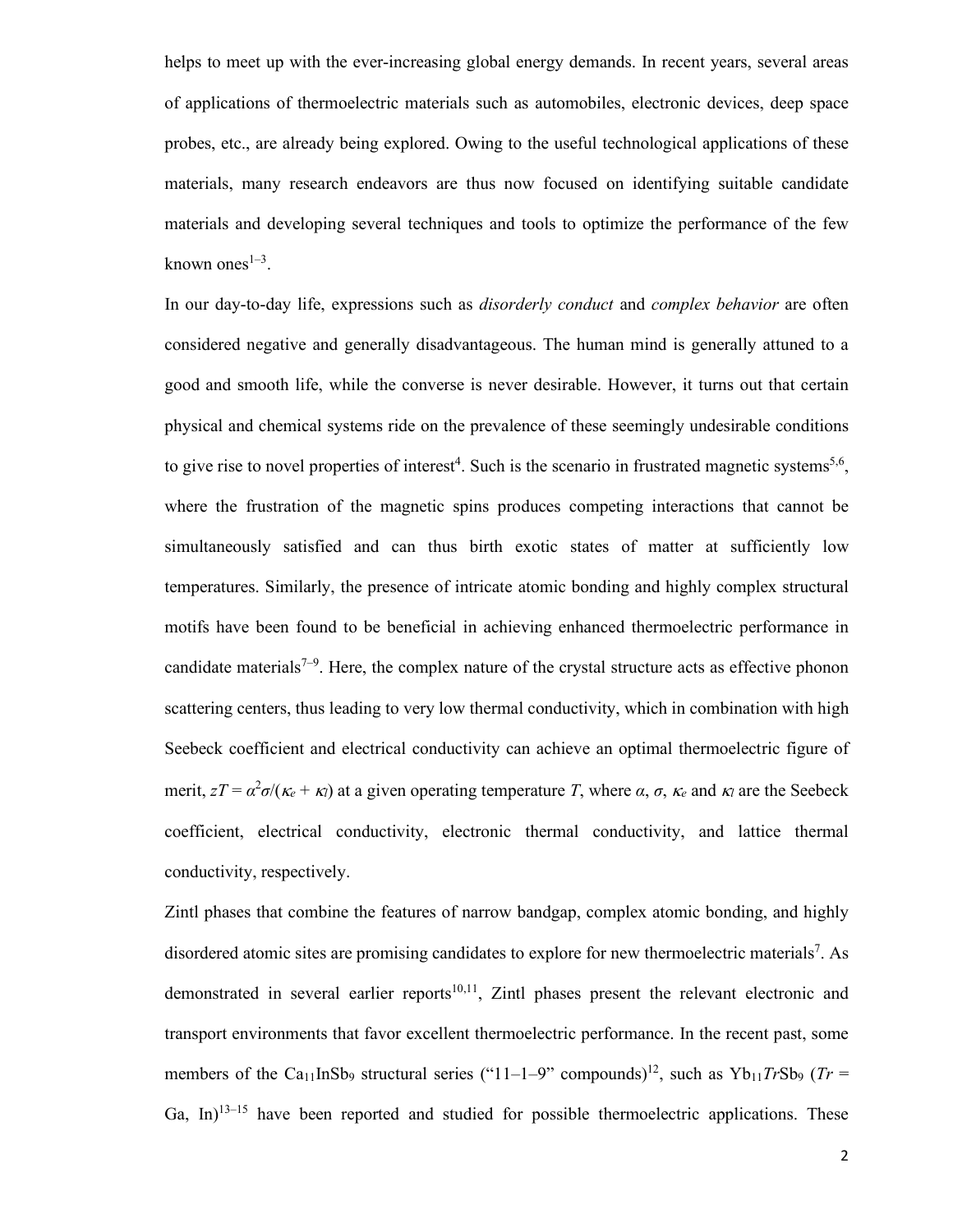phases feature low  $\kappa$  ~ 0.6 W/m·K near 1000 K, as well as a small magnitude of  $\alpha$ . The small magnitude of  $\alpha$  here is thought to be associated with the disadvantageous compensated carriertype present in both materials. Although the low  $\kappa_l$  observed is most desirable, appropriate doping that will favor a particular dominant carrier concentration is necessary to enhance both phases' thermoelectric properties.

Subsequently, Wang *et al.*<sup>16</sup> reported on the Ca<sub>10</sub>LaCdSb<sub>9</sub> and Yb<sub>10</sub>LaCdSb<sub>9</sub>, thereafter referred to as the "10–1–1–9" phases, being structural variants of the "11–1–9" family of compounds. The "10–1–1–9" phases crystallize in the centrosymmetric space group of *Ibam* (No. 72), different from the non-centrosymmetric space group of *Iba*2 (No. 45) of the typical compounds with the Ca<sub>11</sub>InSb<sub>9</sub> structure type<sup>12</sup>. The initial study on Ca<sub>10</sub>LaCdSb<sub>9</sub> and Yb<sub>10</sub>LaCdSb<sub>9</sub> communicates an idea of doping studies that may be beneficial for tuning the nature of the dominant charge carriers and concentrations. Such studies also come with an additional thermoelectric flavor of further reduction in  $\kappa_l$ . True to this fact, an ultra-low  $\kappa_l \sim 0.29$  W/m·K is reported in  $Yb_{10}LaCdSb_9$  at 875 K. Albeit, similar to the  $Yb_{11}GaSb_9$  and  $Yb_{11}InSb_9$  phases, the "10–1–1–9" materials reported by Wang *et al.*<sup>16</sup> also manifest a small magnitude of *α,* thereby placing a constraint on the magnitude of their *zT.* Keynotes from these studies are the available window of opportunity to achieve a low  $\kappa_l$  as well as their high-temperature stability, which are desired for high-temperature thermoelectric generators. A recent report on related "10–1–9" materials with the simplified formulae Ca<sub>10</sub>MSb<sub>9</sub> ( $M = Mn$ , Zn, Ga, In)<sup>9</sup> have shown heavy structural disorder in them, and a concomitant feature of ultralow  $\kappa_l$  and enhanced Seebeck coefficient. These works further demonstrate the role of disorder in achieving much-improved thermoelectric *zT*.

Here, we push the experimental boundaries forward and present new results on efforts geared towards enhancing thermoelectric performance in the " $10-1-1-9$ " phases. We report the thermoelectric properties of the  $Ca_{10}GdCdSb_9$  and  $Ca_{10}LaCdSb_9$  Zintl phases. While the crystal structure of Ca<sub>10</sub>LaCdSb<sub>9</sub> is known<sup>16</sup>, that of Ca<sub>10</sub>GdCdSb<sub>9</sub> is presented for the first time. We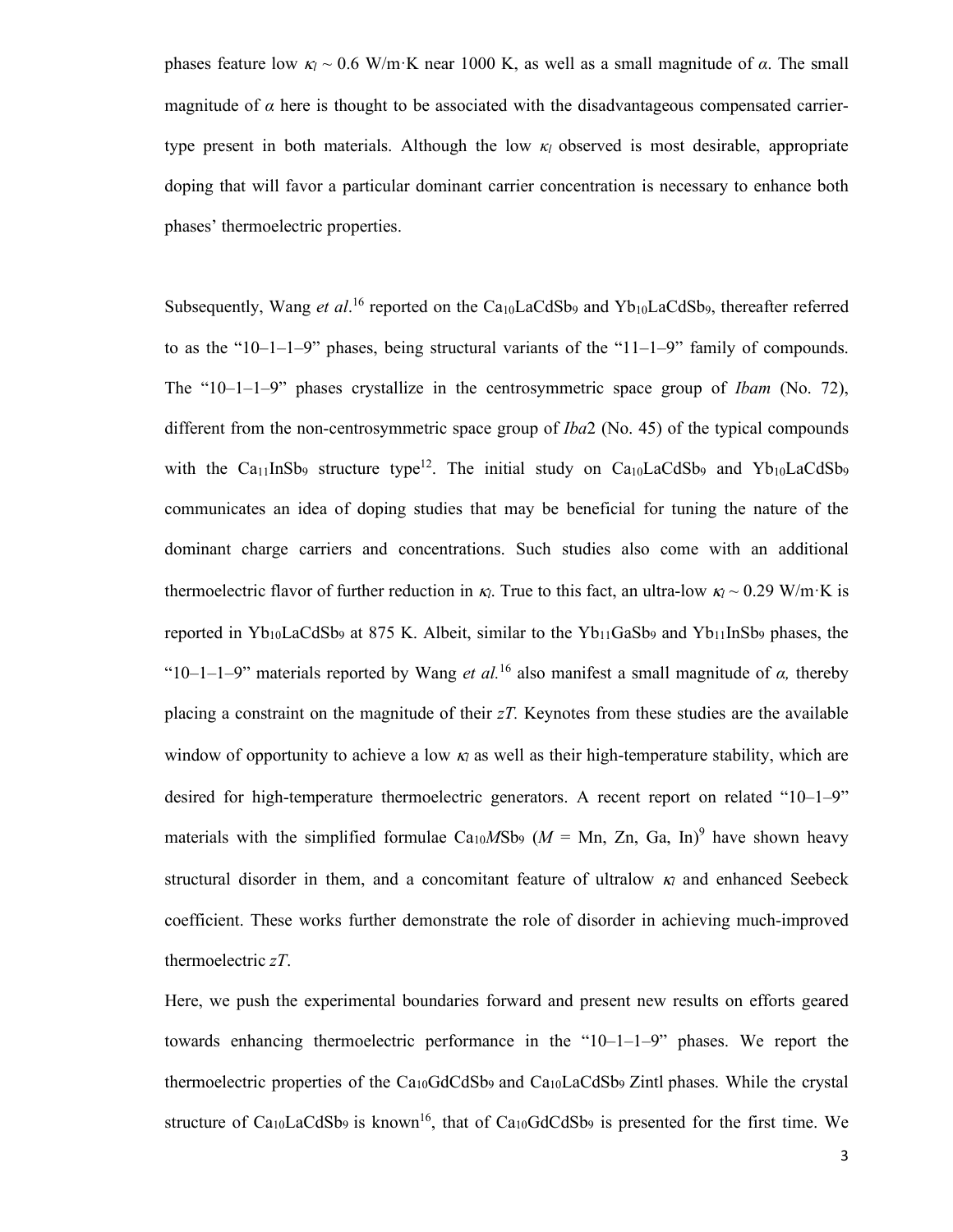demonstrate the promising thermoelectric properties resident in these phases and their potentials for use as efficient thermoelectric generators.

#### **Experimental**

# **Synthesis**

The elements were used as purchased from Sigma-Aldrich and Alfa-Aesar with typical purity of  $\geq$  99.9 wt.%. Single crystals of Ca<sub>10</sub>GdCdSb<sub>9</sub> and Ca<sub>10</sub>LaCdSb<sub>9</sub> were synthesized serendipitously via a Sn-flux reaction designed to synthesize the yet unknown  $Ca_{9-x}RE_xCd_4Sb_9$  ( $RE =$  rare earth metal;  $x \approx 1$ ) phases, which were conceived as analogs of the previously published Ca<sub>9</sub>–  $xRExMn_4Sb_9$  ( $RE =$  rare earth metal;  $x \approx 1$ )<sup>17</sup>. The synthesis procedure involves weighing the elements Ca:Gd:Cd:Sb:Sn in the 8:1:4:9:23 ratio, respectively, inside an Ar-filled glovebox. The elemental mixtures were loaded into alumina crucibles and encased in a fused silica ampoules packed between two balls of quartz wool. The ampoules were subsequently evacuated and flame-sealed under a vacuum. The ampoules were then transferred into muffle furnaces (while kept in an upright manner), heated first to 773 K at the rate of 100 K  $h^{-1}$  and kept for 6 h. This was followed by heating to 1223 K and homogenization at this temperature for 96 h. Then, slowly lowered the temperature to 873 K at the rate of 5 K  $h^{-1}$  after which the fused-silica tubes were quickly removed from the furnace, flipped, and spun in a centrifuge at high speed to remove excess molten Sn. The tubes were then taken to the Ar-filled glove box to extract the crystals. The products of these reactions were typically multiphase; in the case of Gd, the mixture of several phases included  $Ca_2CdSb_2^{18}$ ,  $Ca_{14-x}Gd_xCdSb_{11}$   $(x \approx 1)^{19}$  and the title phase  $Ca<sub>10</sub>GdCdSb<sub>9</sub>$ . The crystals obtained from such reaction were only of micron sizes and therefore only suitable for structural elucidation based on single crystal data.

Further attempts aimed at synthesizing the original targeted phase of  $Ca_{9-x}RE_xCd_4Sb_9$  ( $RE = \text{rare}$ ) earth metal;  $x \approx 1$ ) involved loading starting elements Ca:*RE*:Cd:Sb:Sn as during previous experiments following the elemental 8:1:12:9:70 ratio (notice the excess Cd). These reactions too did not produce the target phases. The only reactions where this approach succeeded, so far, were with  $RE = La$  (5–7 mm single crystals of Ca<sub>10</sub>LaCdSb<sub>9</sub>), and  $RE = Gd$  (~1 mm single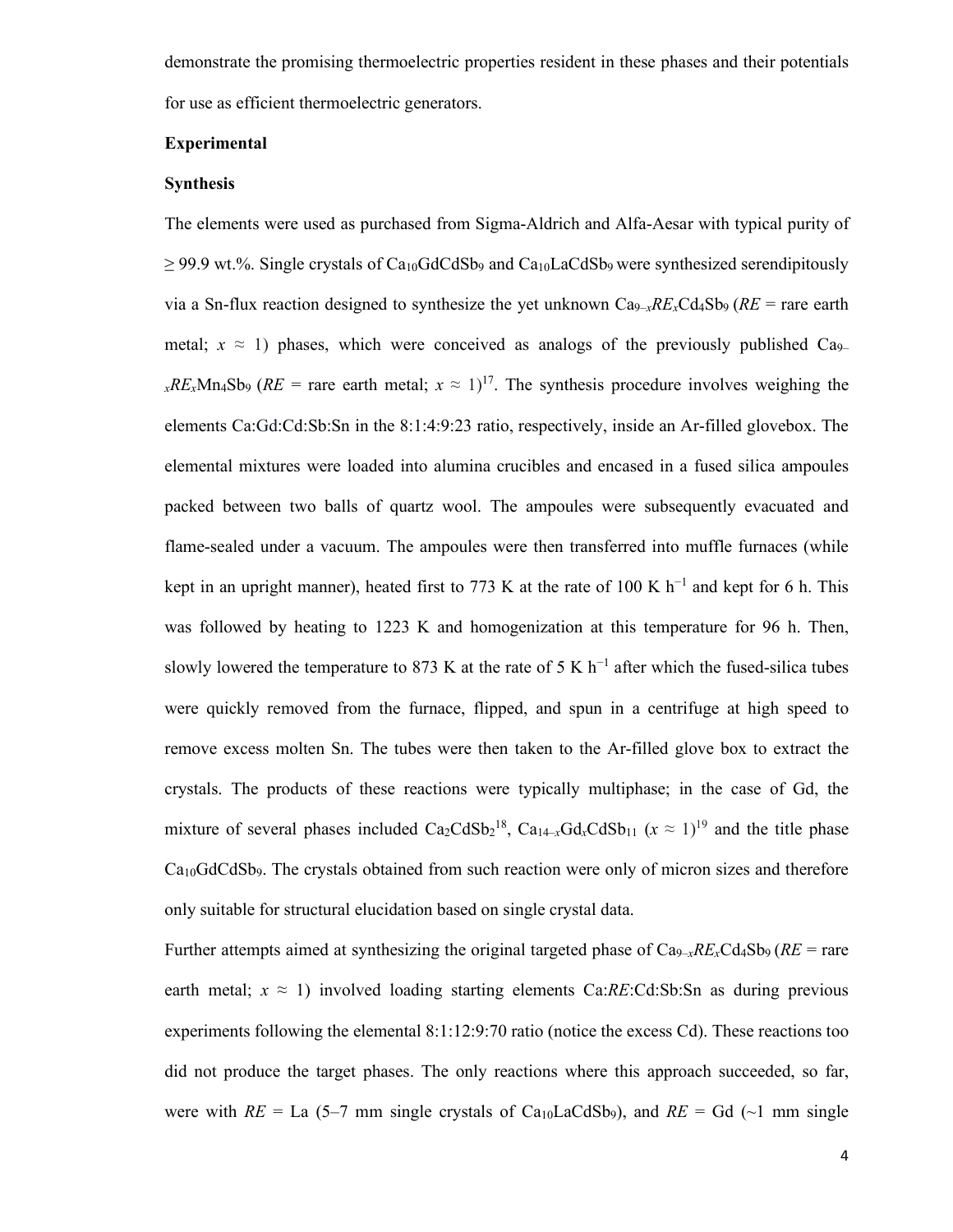crystals of  $Ca<sub>10</sub>GdCdSb<sub>9</sub>$ ). We note that a slight modification to the reaction profile which involves a slower cooling rate of 2 K h<sup>-1</sup> from 1223 K to 873 K yield larger crystals (2–3 mm) of  $Ca<sub>10</sub>GdCdSb<sub>9</sub>$ . All reported structural work and property measurements presented here were conducted on such flux grown crystals. Experiments under different metal fluxes, as well as attempts to make Ca10*RE*CdSb9 by direct fusion of the respective elements were also done, but it is noted these efforts were not successful to date, and that future results from the ongoing work will be published elsewhere.

# **Powder X-Ray diffraction**

Powder X-ray diffraction (PXRD) measurements were conducted at room temperature on a Rigaku Miniflex diffractometer (filtered Cu K $\alpha$  radiation,  $\lambda = 1.5418$  Å), operated inside a nitrogen-filled glovebox. Small portions of the obtained single crystals were ground inside an argon-filled glove box using agate mortars and pestles. Data were collected between 5 and 75° in 2*θ* with a step size of 0.05° and 2 s per step counting time. PXRD measurements before and after exposure to air indicate that that both phases are stable in air over a period of up to 3 weeks.

The PXRD patterns for Ca<sub>10</sub>LaCdSb<sub>9</sub> and Ca<sub>10</sub>GdCdSb<sub>9</sub> are presented in Figure S1 in supporting information. The powder diffraction patterns for the samples can be matched with the theoretically generated patterns based on the crystal structures elucidated from single-crystal Xray diffraction methods.

# **Single-crystal X-Ray diffraction**

Single-crystal X-ray diffraction (SCXRD) studies were performed on a Bruker Photon III diffractometer equipped with a Mo *K* $\alpha$  radiation ( $\lambda = 0.71073$  Å) source. Single crystals prepared by flux reactions were immersed in Paratone-N oil and cut into suitable dimensions. The selected single crystal was placed onto a low-background plastic loop, quickly moved to the goniometer maintained at 200 K for the whole period of data collection. Measurements were carried out in batch runs with a frame width of  $0.8^{\circ}$  in  $\omega$  with data collections using a Bruker software. SADABS software was used for multi-scan absorption correction. Structure solution and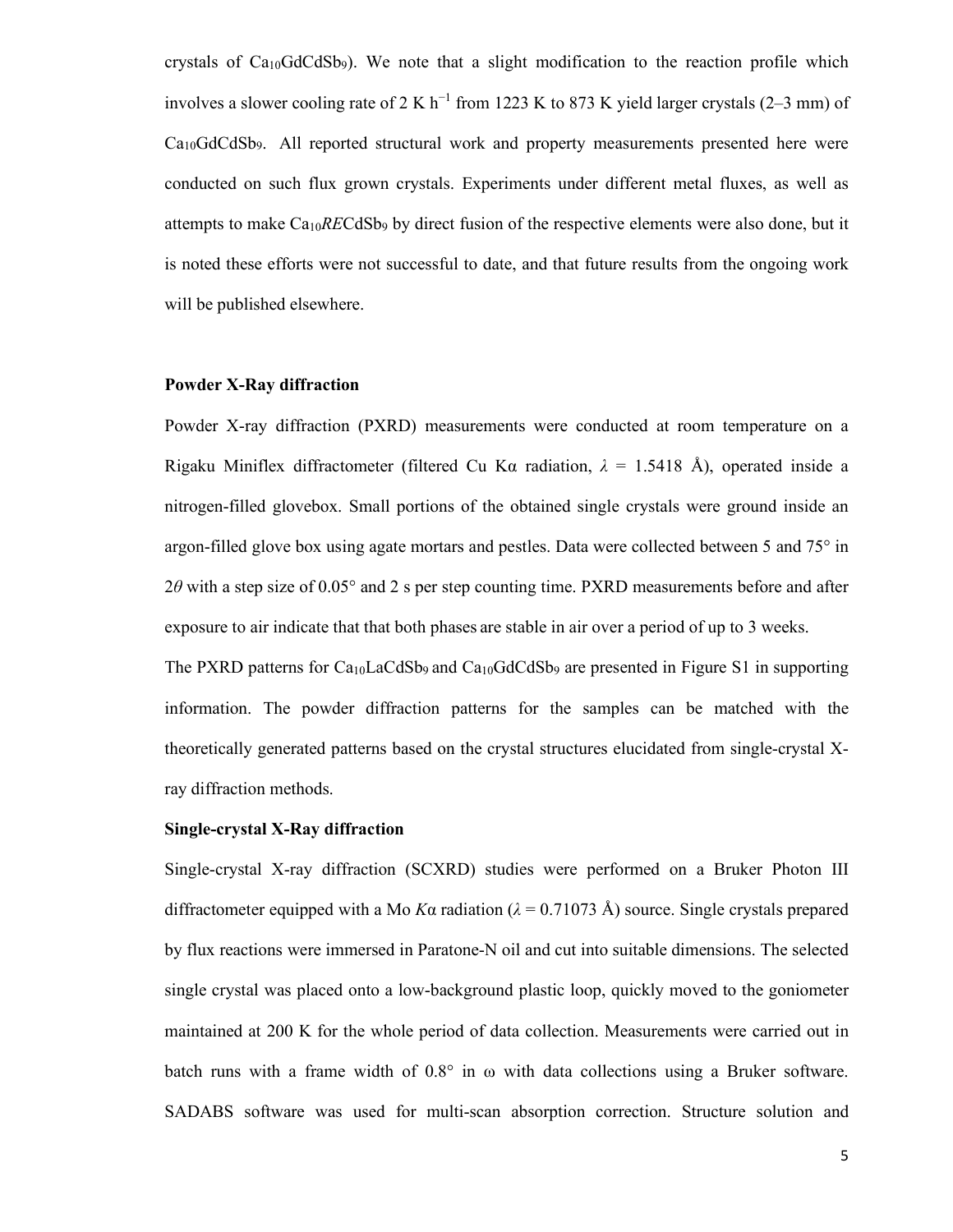refinements were carried out using ShelXT<sup>20</sup> and ShelXL<sup>21</sup> (integrated into Olex2<sup>22</sup> graphical user interface), respectively. STRUTURE TIDY<sup>23</sup> software was used to standardize the atomic coordinates. Table 1 gives selected crystallographic parameters. The fractional coordinates of the atoms for Ca10GdCdSb9, are provided in Tables S1; crystallographic parameters for  $Ca<sub>10</sub>LaCdSb<sub>9</sub>$ , which mirror closely those from the earlier investigation, <sup>16</sup> are given in Tables S2 and S3 respectively. Selected interatomic distances for both phases are shown in Tables S4 and S5 respectively.

CCDC 2162688 and 2162689 contain the full supplementary crystallographic data for the compounds discussed in this paper. CIF files can be obtained free of charge via www.ccdc.cam.ac.uk/data request/cif, or by emailing data request@ccdc.cam.ac.uk, or by contacting The Cambridge Crystallographic Data Centre, 12 Union Road, Cambridge CB2 1EZ, U.K., fax +44 1223 336033.

#### **Elemental analysis**

Analyses were conducted to verify the elemental composition by means of X-ray energy dispersive (EDX) spectrometry. Selected single crystals were mounted on a carbon tape glued to an aluminum holder. The analyses were performed on Auriga 60 Cross Beam Scanning Electron Microscope equipped with Oxford Synergy X-MAX80 electron backscattering diffraction EDX detector. The beam current was  $10 \mu A$  at  $20 \text{ kV}$  accelerating potential. Data were collected over several spots. See Figure S1 for the EDS results.

# **Transport properties measurements**

Seebeck coefficient measurements were carried out using the integral method, and a constantan wire used as a reference on an SB-100 module MMR Tech. instrument. Appropriate geometry of the sample was mounted on the platform using a high-purity silver conductive paint and interfaced with the probe using the same silver conductive paint. Data were collected for temperatures between 300 and 600 K under high vacuum, with the sample exposed to a limited amount of air throughout the whole process.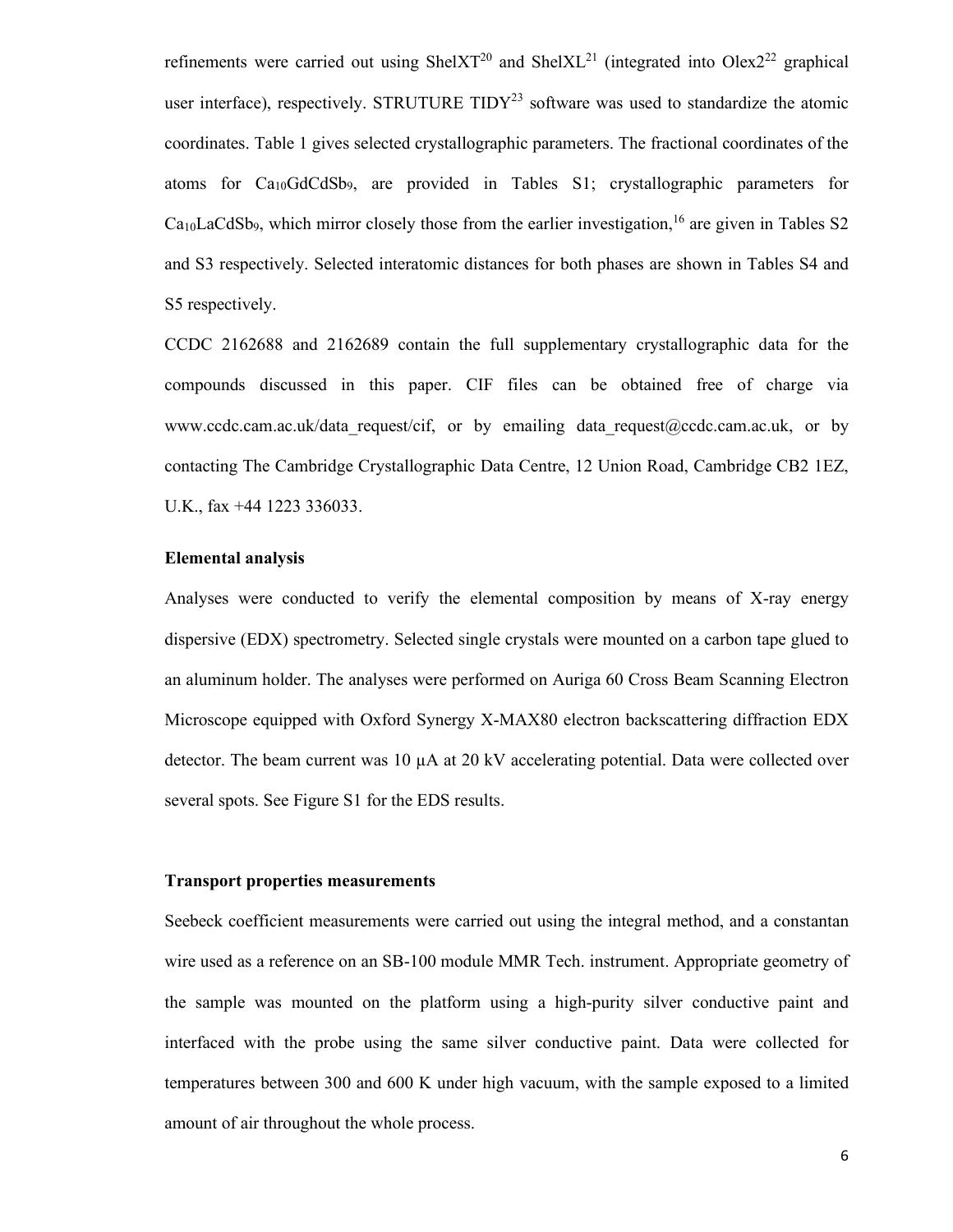High-temperature resistivity was measured within a temperature window of 300–460 K using a H-50 module sourced from MMR Tech. Measurements were made through the four-probe Van der Pauw method on samples utilizing four platinum wires and high-purity silver paint to make contacts. The same temperature variable chamber was used, and a vacuum environment was maintained throughout the experiment.

We also ensured that the various measurements were carried out a couple of times and on different crystals to confirm the reproducibility of the results.

# **Thermal analysis**

Thermogravimetric/differential scanning calorimetry (TG/DSC) experiments were carried out using a TA Instruments SDT Q600. Analysis was conducted on ca. 10–20 mg single-crystalline sample of Ca<sub>10</sub>LaCdSb<sub>9</sub> and Ca<sub>10</sub>GdCdSb<sub>9</sub>, which were loaded into high purity alumina pans and capped with lids. An inert atmosphere was maintained throughout the measurement by a constant flow (100 mL/min) of high-purity argon (Grade 5.0) gas. Following a brief equilibration period at 373 K, the samples were heated to 850 K at the rate of 200 K h<sup>-1</sup>. The TG/DSC results are presented in Figure S2. These results show lack of any thermal events up to a temperature of 850 K, indicating the samples' stability.

#### **Results and discussions**

#### **Crystal structure**

The "10–1–1–9" structure is a derivative of the known "11–1–9" Ca<sub>11</sub>InSb<sub>9</sub> type structure.<sup>12</sup> At the outset, it should be mentioned that although related to the structure of  $Ca_{11}InSb_9$  (space group *Iba*2; No. 45), Ca<sub>10</sub>GdCdSb<sub>9</sub> crystallizes with the centrosymmetric orthorhombic space group *Ibam* (No. 72) and the atoms are in an overall different arrangement. The same crystallographic setup has been reported for  $Yb_{10}LaCdSb_9$  and  $Ca_{10}LaCdSb_9$  <sup>16</sup>. Another important observation with regard to the crystal structure, which ought to be specifically pointed out here, is the fact that  $Ca<sub>10</sub>GdCdSb<sub>9</sub>$  and  $Ca<sub>10</sub>LaCdSb<sub>9</sub>$ , although formally isostructural, feature slightly different crystallographic disorder; the chemical bonding in  $Ca<sub>10</sub>GdCdSb<sub>9</sub>$  is even more intricate.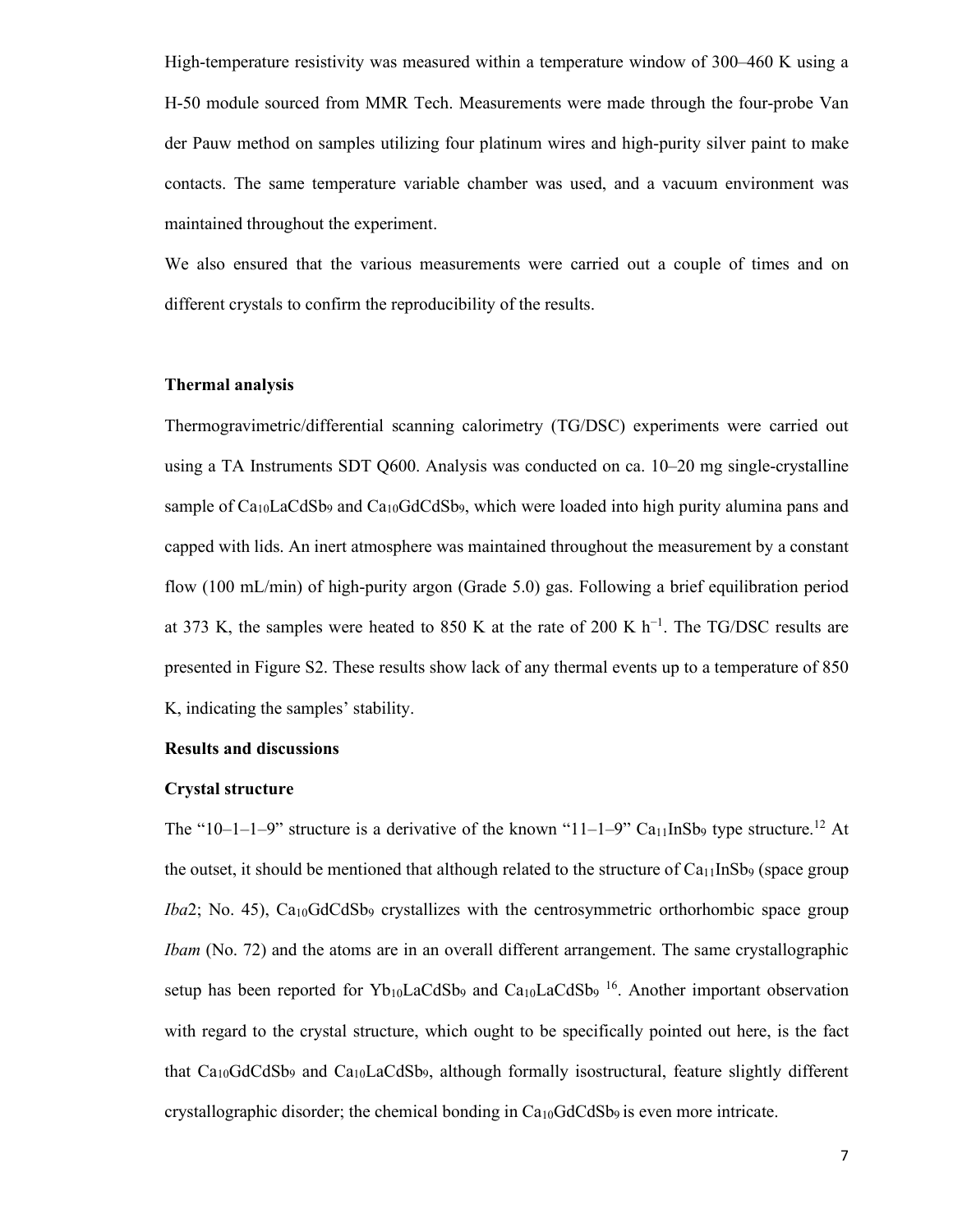The average  $Ca<sub>10</sub>GdCdSb<sub>9</sub>$  structure features 13 unique atomic positions—two Ca sites, three mixed Ca/Gd sites, two Cd sites, and six Sb sites as shown in Table 2. Not all of them are fully occupied as some sites are introduced to model the disorder. The polyanionic sub-lattice, as emphasized in Figure 1(a) contains  $[CdSb<sub>4</sub>]$  tetrahedra, diborane-like  $[Cd<sub>2</sub>Sb<sub>6</sub>]$  fragments made up of edge-shared  $[CdSb_4]$  tetrahedra,  $[Sb_2]$ -dimers, and of course, isolated  $Sb<sup>3−</sup>$  anions. The most significant difference between the  $Ca<sub>10</sub>GdCdSb<sub>9</sub>$  and  $Ca<sub>10</sub>LaCdSb<sub>9</sub>$  structures is the presence of positional disorder involving the terminal Sb atoms from the  $\left[ Cd_2Sb_6\right]$  fragments (labeled as Sb1 and Sb2) in the former. Sb1 and Sb2 atoms, which are both occupying 16*k* Wyckoff positions are mutually "exclusive", meaning that a CdSb<sub>4</sub> tetrahedron is formed by either two Sb4 and two Sb1 or by two Sb4 and two Sb2 atoms, as shown in Figure 1(b). The additional disorder in  $Ca<sub>10</sub>GdCdSb<sub>9</sub>$  may be contributed from the larger size-mismatch between  $Ca^{2+}$  and  $Gd^{3+}$  (ionic radii 1.12 Å and 1.053 Å, respectively)<sup>24</sup> as compared to  $Ca^{2+}$  and  $La^{3+}$  that are very close in size (ionic radii 1.12  $\AA$  and 1.16  $\AA$ , respectively), and in which case, the polyanionic sub-lattice does not need to compensate for the occupational cation disorder. Figure  $1(c)$  presents the anionic substructure observed in Ca<sub>10</sub>LaCdSb<sub>9</sub> as compared to that of Ca<sub>10</sub>GdCdSb<sub>9</sub>.

The Ca atoms are octahedrally coordinated by Sb atoms, while the three sites co-occupied by Ca/Gd atoms exhibit coordination by six, seven, and eight Sb atoms, respectively, as presented in Figure S3. We therefore note that the observed heavy disorder in  $Ca<sub>10</sub>GdCdSb<sub>9</sub>$  will prove to be invaluable in phonon scattering and with an attendant effect of very low and thermal conductivity. In Table S3 selected interatomic distanced are presented.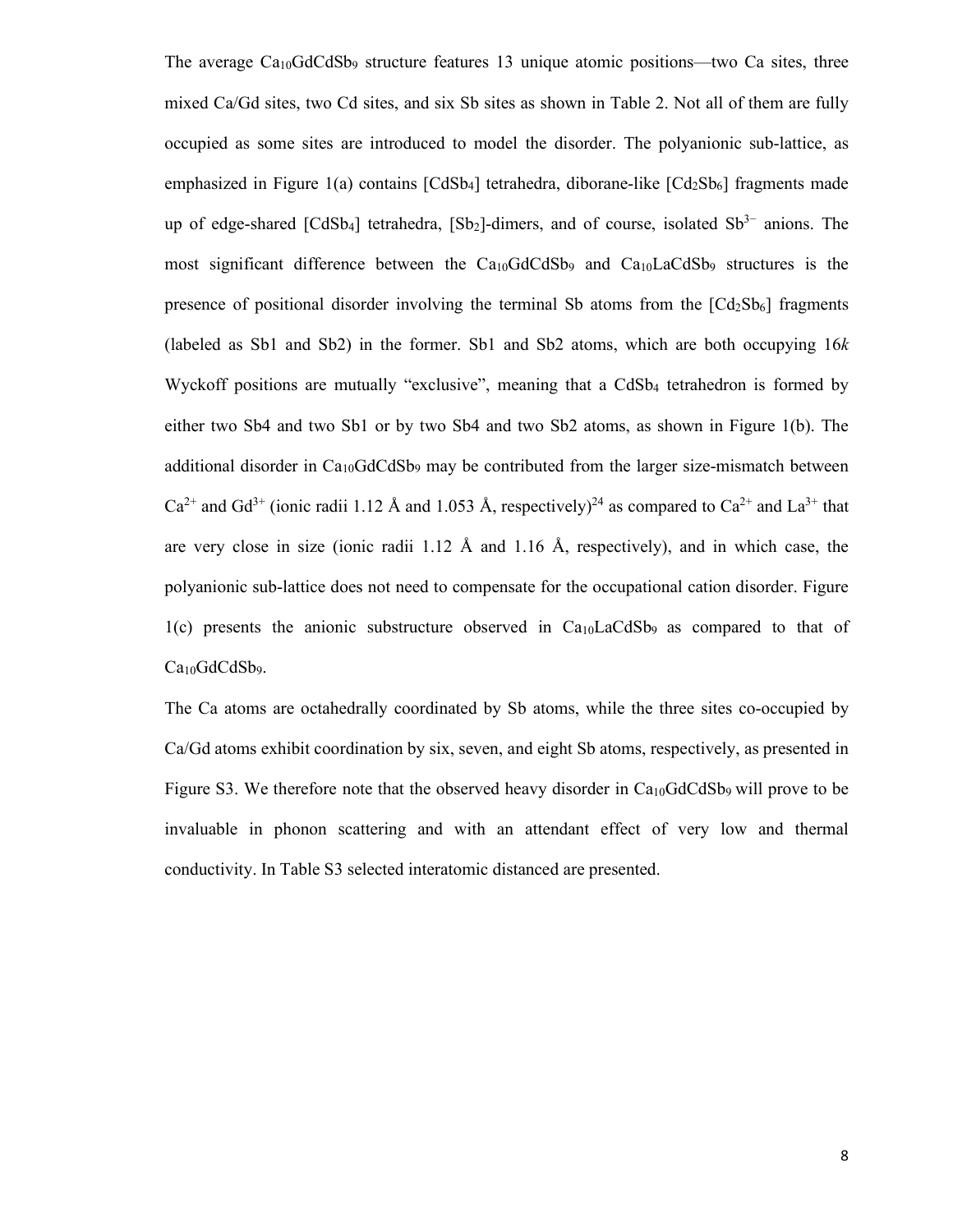

Figure 1. (a) Crystal structure of disordered Ca10GdCdSb9 viewed down the *c*-axis showing the Ca/Ga as well as Sb1 and Sb2 sites disorders. (b) The  $[Cd_2Sb_6]^{14-}$  anions in Ca<sub>10</sub>GdCdSb<sub>9</sub>. Selected bond distances are presented in Table S3. (b) The  $[Cd_2Sb_6]^{14-}$  anions found in Ca10LaCdSb9 with disorder free Sb. Some atoms such as Ca and Ca/Gd have been omitted for clarity.

**Table 1:** Selected crystallographic data of Ca<sub>10</sub>GdCdSb<sub>9</sub> measured at 200(2) K with Mo Kα radiation  $\lambda = 0.71073$  Å.

| refined formula                            | $Ca_{10.43(1)}Cd_{1.25(1)}Gd_{0.59}Sb_{9.01(1)}$ |
|--------------------------------------------|--------------------------------------------------|
| formula weight                             | 1747.57                                          |
| crystal system                             | orthorhombic                                     |
| space group                                | <i>Ibam</i> (No. 72), $Z = 4$                    |
| $a/\text{\AA}$                             | 11.8281(5)                                       |
| $b/\text{\AA}$                             | 12.4315(6)                                       |
| $c/\text{\AA}$                             | 16.7562(8)                                       |
| $V/\AA$ <sup>3</sup>                       | 2463.8(2)                                        |
| $\rho_{\rm calc}/\,{\rm g}\ {\rm cm}^{-3}$ | 4.71                                             |
| $\mu$ /cm <sup>-1</sup>                    | 144.7                                            |
| $R_1 (I \geq 2\sigma_I)^a$                 | 0.0341                                           |
| wR2 $(I \geq 2\sigma_I)^a$                 | 0.0565                                           |
| $R_1$ (all data)                           | 0.0417                                           |
| $wR_2$ (all data)                          | 0.0588                                           |
| Largest difference peak<br>and hole        | $2.59; -2.16$                                    |

 $R_1 = \sum ||F_0| - |F_c||/\sum |F_0|$ ;  $wR_2 = [\sum [w(F_0^2 - F_c^2)^2]/\sum [w(F_0^2)^2]]^{1/2}$ , where  $w=1/[\sigma^2 F_0^2 + (0.0101P)^2 + (57.9647P)],$ and  $P=(F_0^2+2F_0^2)/3$ .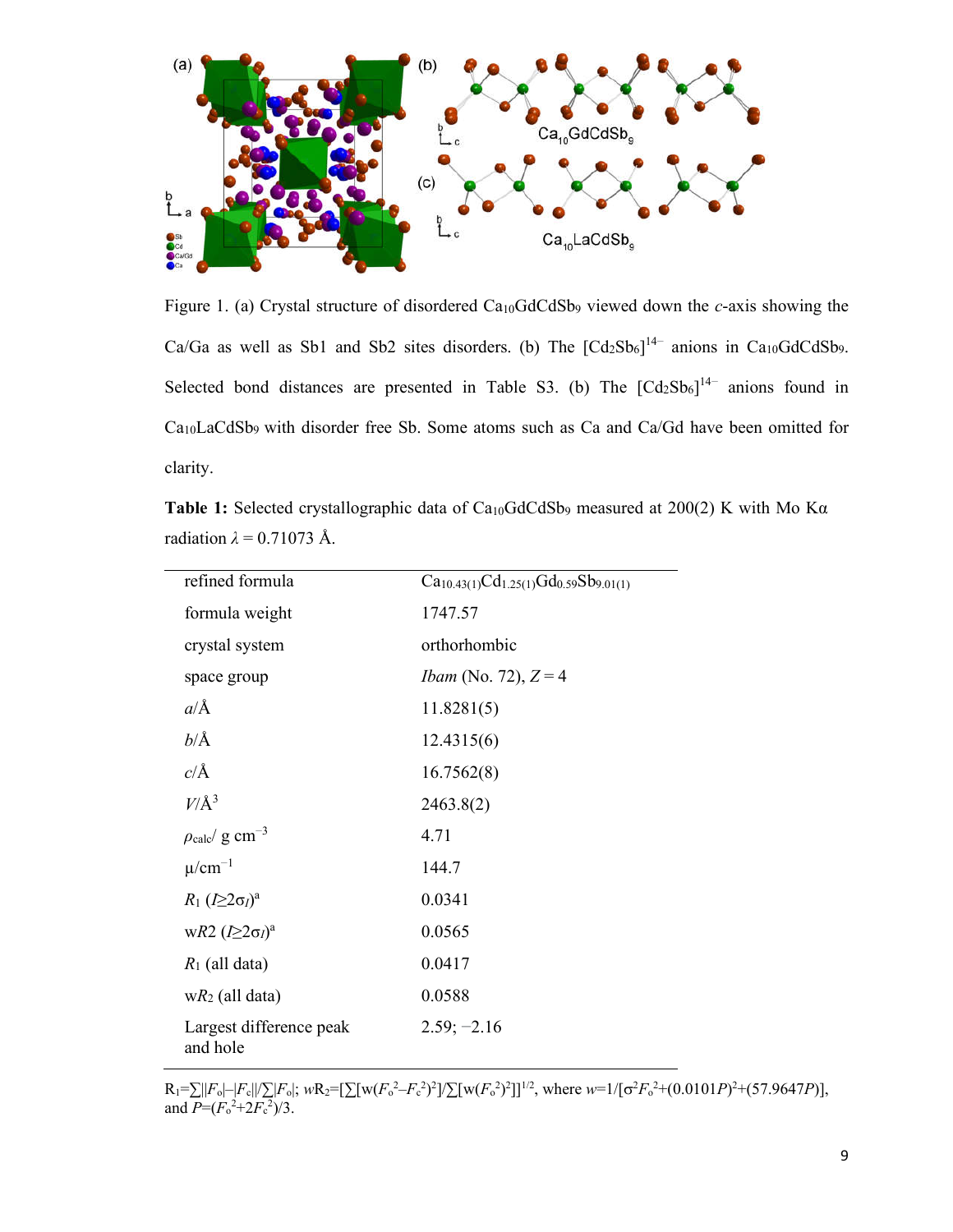#### **Transport Properties**

The temperature dependence of Seebeck coefficient  $\alpha(T)$  of the two phases investigated in the temperature window of 300 to 600 K is presented in Figure 2(a).  $\alpha(T)$  of both phases is positive within the temperature range studied, indicating of a p-type material behavior with dominant hole carriers.  $\alpha(T)$  of Ca<sub>10</sub>LaCdSb<sub>9</sub> at room temperature is only about 16.7  $\mu$ V/K which is nearly 50% lower than the reported value in  $Yb_{10}LaCdSb<sub>9</sub><sup>16</sup>$  around the same temperature. However,  $\alpha(T)$  of Ca<sub>10</sub>LaCdSb<sub>9</sub> shows a strong temperature dependence upon heating with an increase in magnitude of a significant factor of ca. 17 between 300 and 600 K, with the value at 600 K being 286.2  $\mu$ V/K. This value is far higher than even what is recorded for Yb<sub>10</sub>LaCdSb<sub>9</sub> at 1023 K and also superior to those reported in the typical " $11-1-9$ " phases<sup>13</sup> and several others with excellent thermoelectric properties such as  $Yb_{21}Mn_4Sb_{18}$  (~290 µV/K at 650 K)<sup>11</sup>,  $YbZn_{2-x}Mn_xSb_2$ (~165  $\mu$ V/K at 750 K)<sup>25</sup>, Yb<sub>9</sub>Mn<sub>4.2</sub>Sb<sub>9</sub> (~190  $\mu$ V/K at 950 K)<sup>26</sup>, and Yb<sub>14</sub>MnSb<sub>11</sub>(~185  $\mu$ V/K at 1275 K)<sup>27</sup>. Furthermore,  $\alpha(T)$  of Ca<sub>10</sub>GdCdSb<sub>9</sub> presents an even more interesting scenario whereby the value of 175.2  $\mu$ V/K achieved at room temperature is significantly high and which increases to about 345  $\mu$ V/K at 600 K. With this observation, it is plausible to infer that the density of states effective masses for both compounds are very high. This notion is further supported by the single parabolic band (SPB) model presented *vide infra.* It is noted that at 600 K, *α*(*T*) of both phases still shows a strong temperature dependence with no sign of the excitation of the minority carriers or features of mixed conduction. In Yb<sub>10</sub>LaCdSb<sub>9</sub> and Yb<sub>11</sub>TrSb<sub>9</sub> (Tr = Ga, In)<sup>13</sup>, features of mixed conduction sets in at elevated temperatures, and it is likely that the title phases too would manifest features of mixed conduction near 1000 K. Regardless, the additional features discussed below strongly supports the realization of excellent thermoelectric properties in these phases.

In Figure 2(b), the temperature dependence of electrical resistivity  $\rho(T)$  of both phases are presented in the temperature range of 300 to 460 K.  $\rho(T)$  of Ca<sub>10</sub>LaCdSb<sub>9</sub> presented on the right axis decreases upon heating in a semiconducting manner. We note that this feature is in line with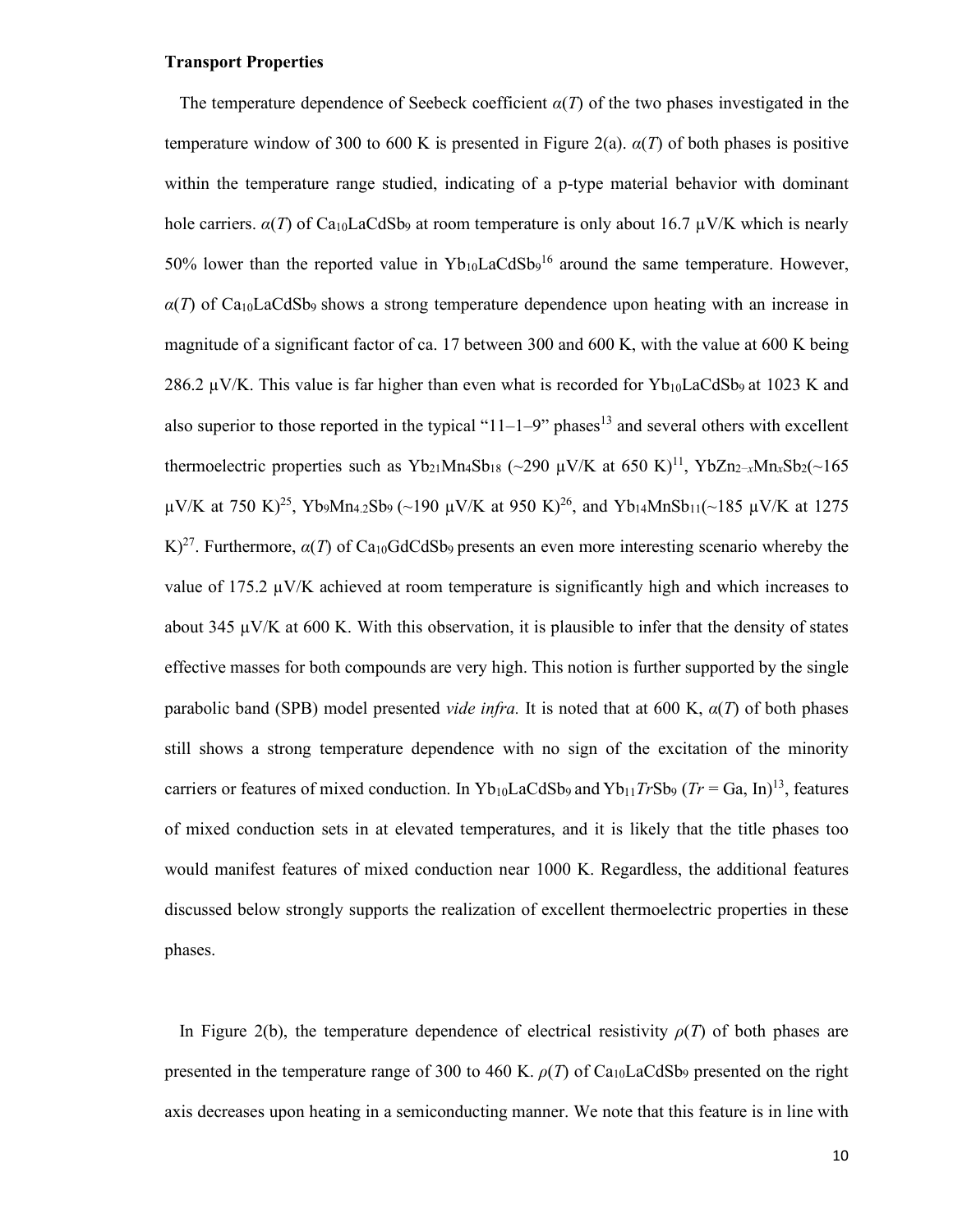the observation in Yb<sub>10</sub>LaCdSb<sub>9</sub><sup>16</sup>, albeit the magnitude of  $\rho(T)$  in Ca<sub>10</sub>LaCdSb<sub>9</sub> (41.8 m $\Omega$ ·cm at 300 K) is about an order of magnitude higher. Although the origin of such a relatively higher value is not immediately apparent, the evolution of  $\rho(T)$  in a semiconducting manner can result in significantly high  $\rho(T)$  values. Conversely,  $\rho(T)$  of Ca<sub>10</sub>GdCdSb<sub>9</sub> shown on the left axis evolves in a metallic manner and features relatively low values that vary from about 2.94 to 3.5 m $\Omega$ ·cm at 300 and 460 K, respectively. The metallic nature of  $\rho(T)$  and the linear temperature dependence of  $\alpha(T)$  indicate a heavily doped, degenerate p-type semiconducting material that reminiscence several excellent thermoelectric materials. The thermoelectric transport properties of this phase, namely the enhance  $\alpha(T)$  magnitude, relatively low  $\rho(T)$  values and the inherent low thermal conductivity, would prove invaluable in achieving an excellent *zT*.



Figure 2. (a) Temperature dependence of Seebeck coefficient *α*(*T*). (b) Temperature dependence of electrical resistivity *ρ*(*T*) of Ca10*RE*CdSb9 (*RE* = La, Gd).

Figure (3) presents results from Hall effect  $R_H$  measurements on Ca<sub>10</sub>GdCdSb<sub>9</sub> and are further analyzed using the single parabolic band (SPB) model. These results confirm a p-type material and indicate a room temperature value of Hall carrier concentration  $n_H = 5.1 \times 10^{20}$  cm<sup>-3</sup>, which is calculated from Hall coefficient:  $R_H = 1/n_He$ , where *e* is the electric charge. The Hall mobility  $\mu_H$ on the other hand, is calculated from  $R_H$  and  $\rho$  as  $\mu_H = R_H/\rho$ . The temperature dependence of  $n_H$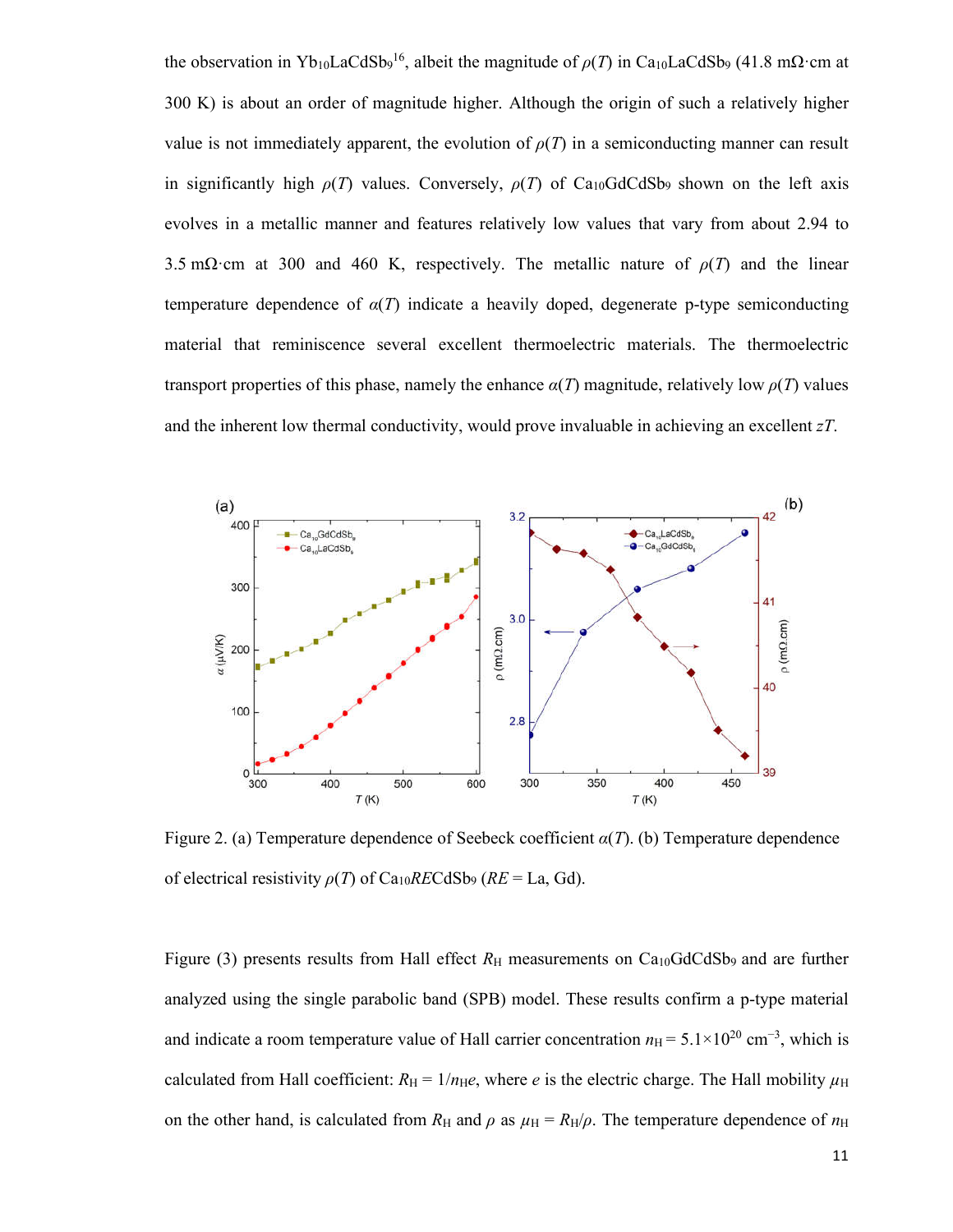and  $\mu$ <sub>H</sub> are presented in Figure 3(a) and (b), respectively.  $n_H$  steadily increases with temperature and attains a value  $9.7 \times 10^{20}$  cm<sup>-3</sup> at 460 K.  $\mu$ H on the other hand, is observed to decrease with an increasing temperature with a relatively small room temperature value of ca. 5.0 cm<sup>2</sup>/V·s, a feature which is a reminiscence of heavily doped semiconductors. A power law models the temperature dependence of  $\mu$ H:  $\mu$ H  $\propto T^{-p}$ , within a single scattering limit. The solid line in the plot is the fit to this expression with  $p < 1.5$ . The small  $\mu$ H observed can be associated with the heavy carrier mass near the Fermi level in  $Ca<sub>10</sub>GdCdSb<sub>9</sub>$ . We provide additional support to this as follows.  $n<sub>H</sub>$  is related to the chemical carrier concentration  $n$  by:

$$
n = r_H n_H,\tag{1}
$$

where  $r_{\rm H}$  is the Hall factor and it is expressed as<sup>28</sup>:

$$
r_{H} = \frac{3}{2} F_{1/2}(\eta) \frac{\left(\frac{1}{2} + 2\lambda\right) F_{2\lambda - 1/2}(\eta)}{\left(1 + \lambda\right)^2 F_{\lambda}^2(\eta)},\tag{2}
$$

λ relates to energy dependence of the carrier relaxation time *τ*:  $\tau = \tau_0 \epsilon^{\lambda - I/2}$ , which determines the scattering exponent.  $F_i(\eta)$  is the Fermi integral defined as:

$$
F_j(\eta) = \int_0^\infty \frac{\zeta^j d\zeta}{1 + e^{(\zeta - \eta)}},\tag{3}
$$

where  $\eta$  and  $\zeta$  are the reduced electrochemical potentials and reduced carrier energy, respectively. To determine  $r<sub>H</sub>$  from on the above set of equations, one would need to first determine the value of *η* based on the analysis of the experimentally observed Seebeck coefficient *α* according to the equation:

$$
\alpha = \pm \frac{k_B}{e} \left( \frac{(2+\lambda) F_{(1+\lambda)}(\eta)}{(1+\lambda) F_{\lambda}(\eta)} - \eta \right),\tag{4}
$$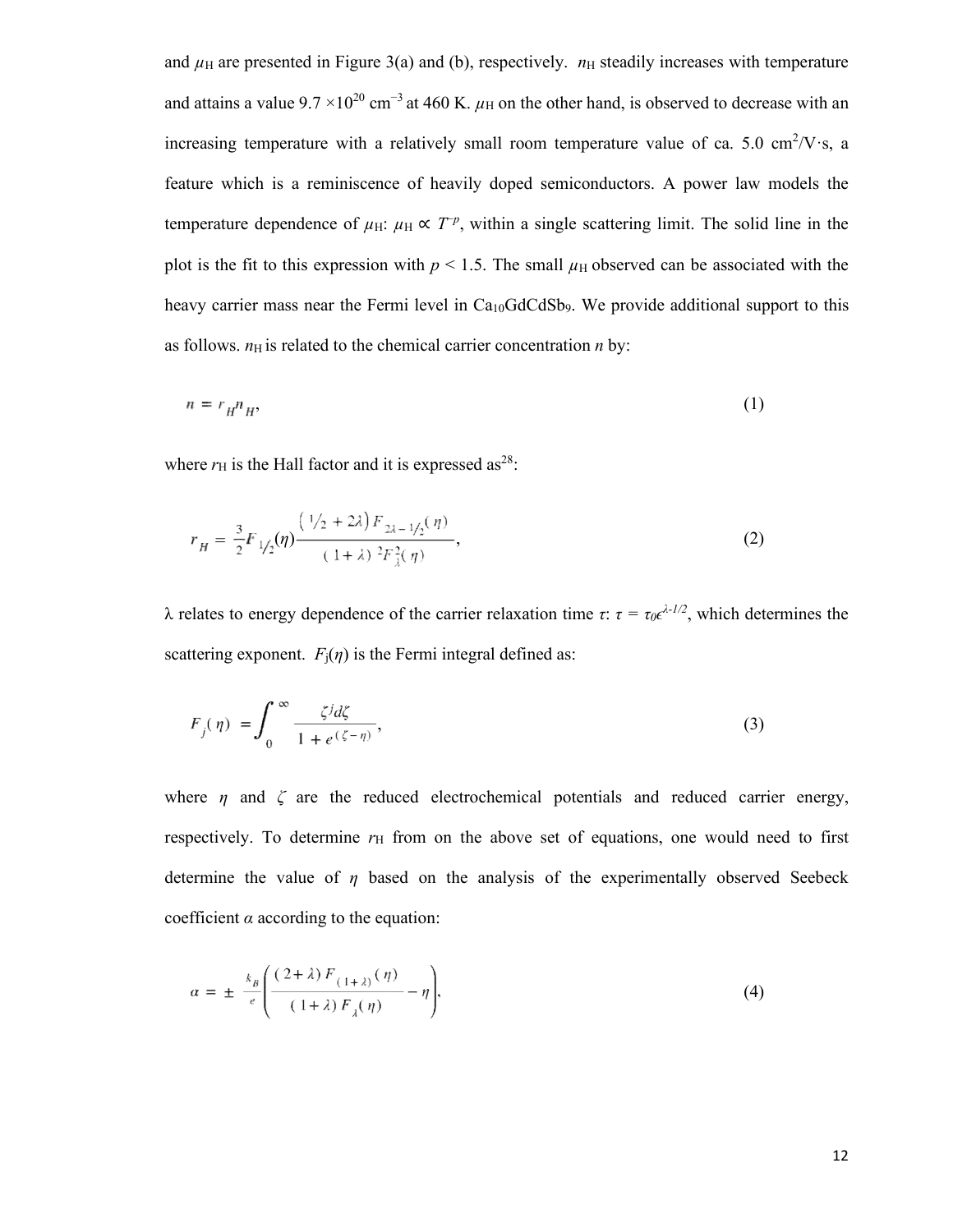

Figure 3. (a) The temperature dependence of Hall concentration and (b) Hall mobility. The solid line is a least-square fit to  $\mu_H \propto T^p$ , with  $p < 1.5$ . (c) Carrier concentration variation of  $\alpha(T)$  based on Pisarenko plot (d) Carrier concentration variation of mobility of  $Ca<sub>10</sub>GdCdSb<sub>9</sub>$  using the SPB model.

where  $k_B$  and *e* are the Boltzmann constant and electric charge, respectively. Under the assumption that the charge carriers are limited by acoustic phonons  $(\lambda = 0)$ , the thermoelectric properties obtained at room temperature are tabulated in Table 2. Here the magnitude of the calculated effective mass  $m^*$  at room temperature is ca. 6.84 $m_e$ , where  $m_e$  is the rest mass of an electron, which is significantly high and is in support of the high  $\alpha(T)$  observed at this temperature. It is also noted that *m*\* increases with temperature and achieves a magnitude of 15.54*m*e at 460 K. Such a feature can be associated with the temperature dependence of the bandgap. Also, the observed  $r<sub>H</sub>$  of 1.16 at 460 K is comparable to the value of 1.18 for acoustic phonons scattering mechanism<sup>28</sup>.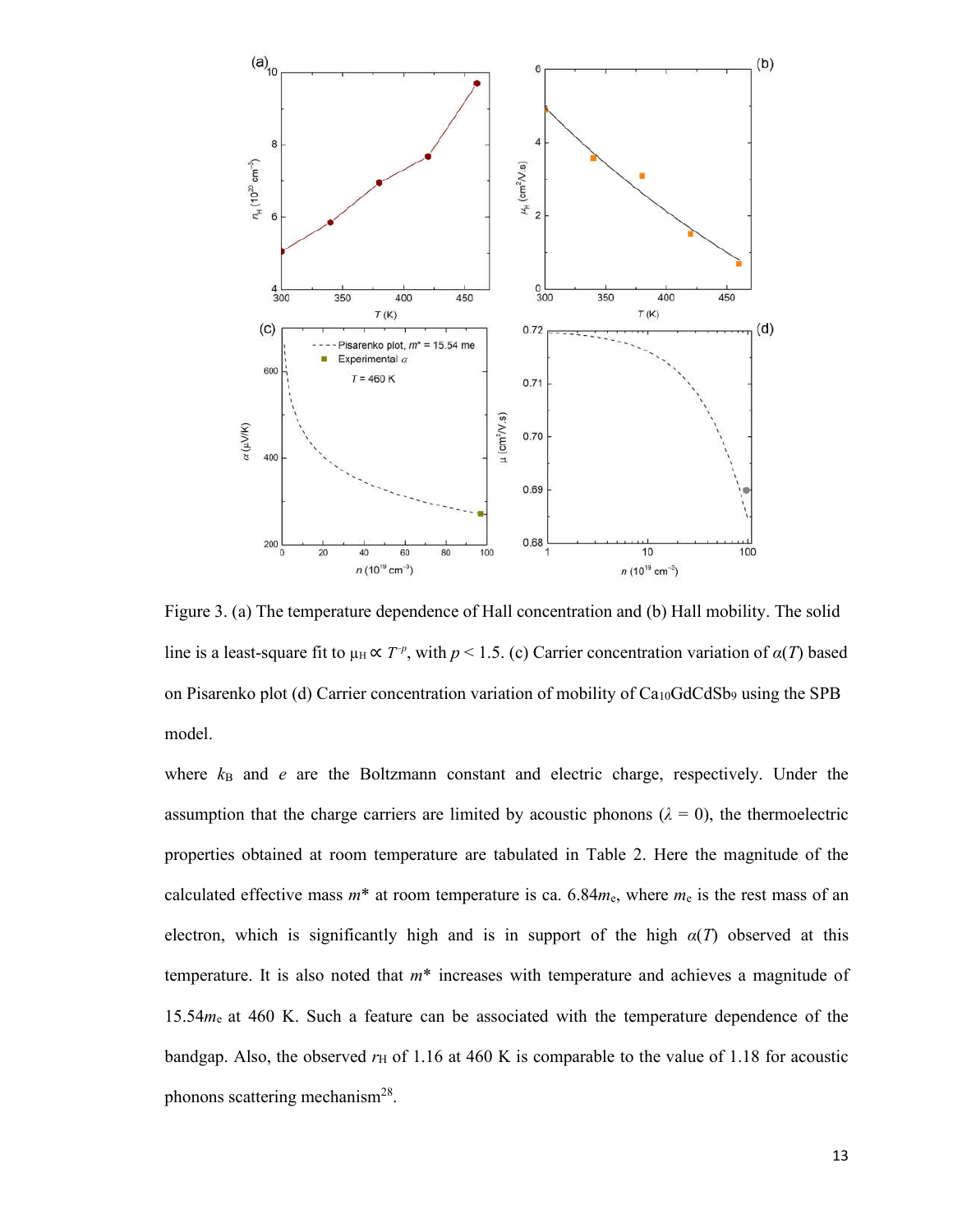In Figure 3(c), The Pisarenko plot of *α* against *n* for *m*\* = 15.54*m*<sup>e</sup> at 460 K assuming an acoustic phonon scattering mechanism in SPB is presented based on the following expression<sup>29</sup>:

$$
n = 4\pi \left(\frac{2m^* k_B T}{h^2}\right)^{3/2} \frac{F_{1/2}(\eta)}{r_H},\tag{5}
$$

where *h* is the Planck constant. The Pisarenko relation is shown as a dashed line and the experimentally determined  $\alpha$  is also shown. Also based on the same model,  $\mu$ <sub>H</sub> can be written as:

$$
\mu_H = \mu_0 \frac{(1/2 + 2\lambda) F_{2\lambda - 1/2}(\eta)}{(1 + \lambda) F_{\lambda}(\eta)},
$$
\n(6)

where  $\mu_0$  relates to  $\tau_0$ :  $\mu_0 = e\tau_0/m^*$ . A plot of  $\mu_H$  as a function of *n* is shown in Figure 3(d).

| T(K) | $\alpha$ (µV/K) | n       | $m^*$ (m <sub>e</sub> ) | $r_{\rm H}$ |
|------|-----------------|---------|-------------------------|-------------|
| 300  | 175.2           | 0.51    | 6.84                    | 1.12        |
| 460  | 271.3           | $-0.99$ | 15.54                   | 1.16        |

**Table2**: Selected transport properties of  $Ca<sub>10</sub>GdCdSb<sub>9</sub>$  at 300 and 460 K.

The nature of the intricate bonding of the constituent atoms in this structure is known to mediate robust phonon scatterings, which can lead to low thermal conductivity  $\kappa$ . Also, since the title phase is isostructural to Yb10LaCdSb9, with similar structural bonding and unit cell volume, their  $\kappa$  are expected to be comparable. Figure S4(a) presents an extrapolated  $\kappa_{\text{Tot}}(T)$  data from  $Yb_{10}LaCdSb<sub>9</sub><sup>16</sup>$  in the temperature range of 300 to 460 K. The data feature low values for the total thermal conductivity  $K_{\text{Tot}}$  which varies from the room temperature value of ca. 0.90 to 0.84 W/m·K at 460 K. Also shown in the same panel is the lattice thermal conductivity  $\kappa_{\text{Latt}}$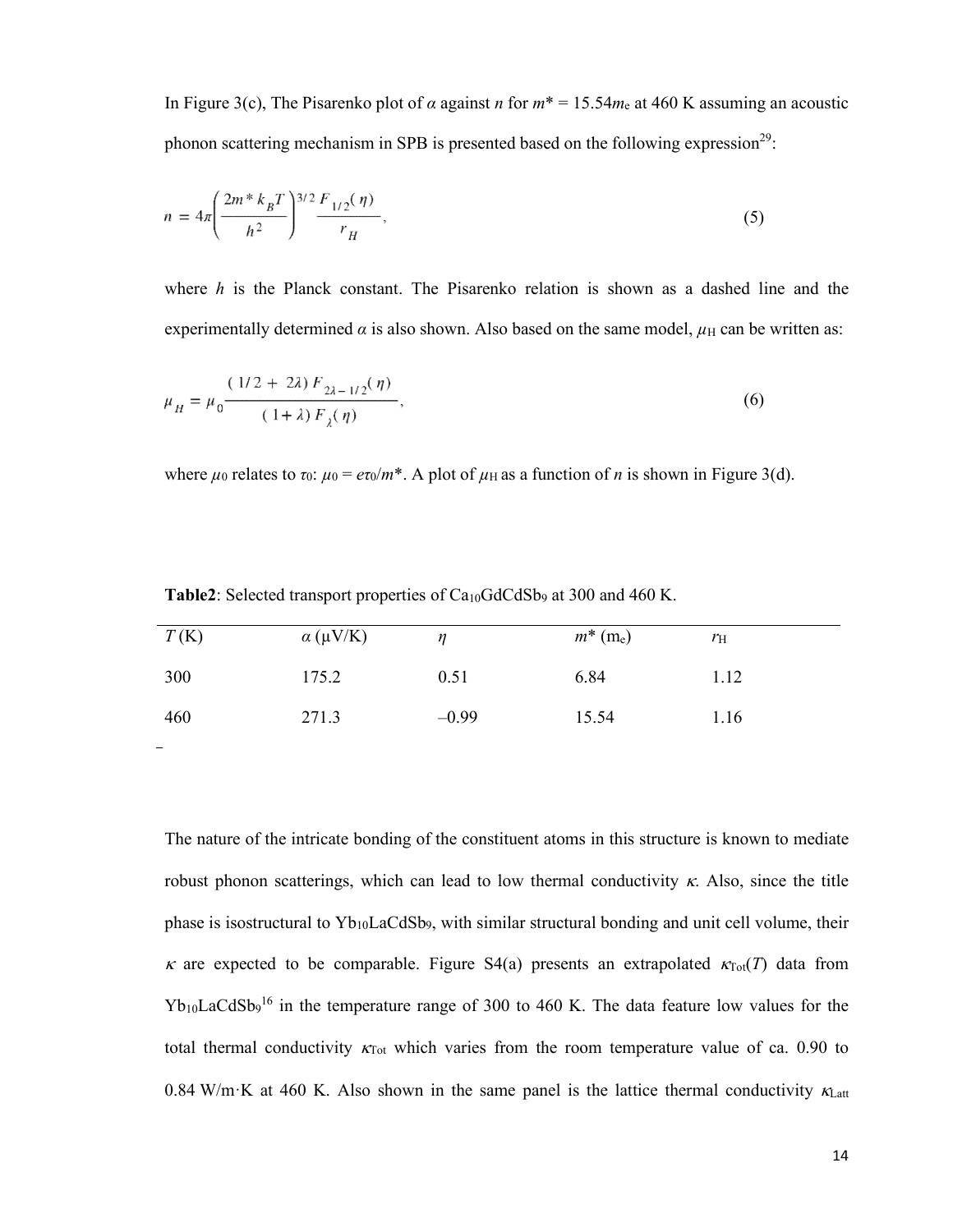which is deconfined from  $\kappa_{\text{Tot}}$  as  $\kappa_{\text{Latt}} = \kappa_{\text{Tot}} - \kappa_{\text{Elec}}$ . Where  $\kappa_{\text{Elec}}$  is the electronic contribution to the thermal conductivity, which is given by the Wiedemann-Franz relation<sup>30</sup>:

$$
\kappa_{Elec} = \frac{L_0 T}{\rho},\tag{7}
$$

where  $L_0$  is the Lorentz number given by  $\pi^2 k_B^2/3e^2 = 2.45 \times 10^{-8}$  WQ/K<sup>2</sup> and  $\rho$  is the electrical resistivity of Ca<sub>10</sub>GdCdSb<sub>9</sub> shown in Figure 2(b). The estimated  $K_{\text{Latt}}$  varies between ca. 0.71 and 0.62 W/m·K at 300 to 460 K, respectively. While the estimation of  $K_{Latt}$  by the above method may be valid at room temperature, it is unsuitable for certain metallic and degenerate semiconductors where the chemical potential is strongly temperature dependent. Also, the Lorentz number *L* is directly proportional to *η* and for several degenerate semiconductors, they are found to be much smaller than  $L_0$  at high temperatures. The Lorentz number  $L$  as a function of *η* using the SPB model is given as:

$$
L = \frac{k_B^2}{e^2} \frac{(1+\lambda)(3+\lambda) F_{\lambda}(\eta) F_{\lambda+2}(\eta) - (2+\lambda)^2 F_{\lambda+1}(\lambda)^2}{(1+\lambda)^2 F_{\lambda}(\eta)}.
$$
 (8)

For a carrier mobility limited by acoustic scattering ( $\lambda = 0$ ) and the value of *η* from the analysis of *α*(*T*), the obtained values of *L* are presented in Figure S4(b). *L* decreases with increasing temperature, with values that are much lower than  $L_0$  in line with findings in several thermoelectric materials $28,29$ .

#### **Thermoelectric efficiency**

The temperature dependence of thermoelectric power factor  $PF$  (= $\alpha^2/\rho$ ) and dimensionless thermoelectric figure of merit *zT* calculated from the experimental results of  $\alpha(T)$ ,  $\rho(T)$  and  $\kappa(T)$ are presented in Figures 4(a) and S5, respectively. The determined *PF* ranges from 11.1  $\mu$ W/cm·K<sup>2</sup> at 300 K to 23.2  $\mu$ W/cm·K<sup>2</sup> at 460 K. To put the magnitude of the observed *PF* into perspectives, a plot of *PF* of the title phase Ca10GdCdSb9 and those of selected Zintl phases such as Ca<sub>10</sub>InSb<sub>9</sub><sup>9</sup>, Yb<sub>10</sub>LaCdSb<sub>9</sub><sup>16</sup>, Yb<sub>14</sub>MnSb<sub>11</sub><sup>27</sup>, YbCd<sub>2-x</sub>Zn<sub>x</sub>Sb<sub>2</sub> (*x* = 0.4)<sup>31</sup>, and EuZn<sub>2-x</sub>Cd<sub>x</sub>Sb<sub>2</sub> (*x*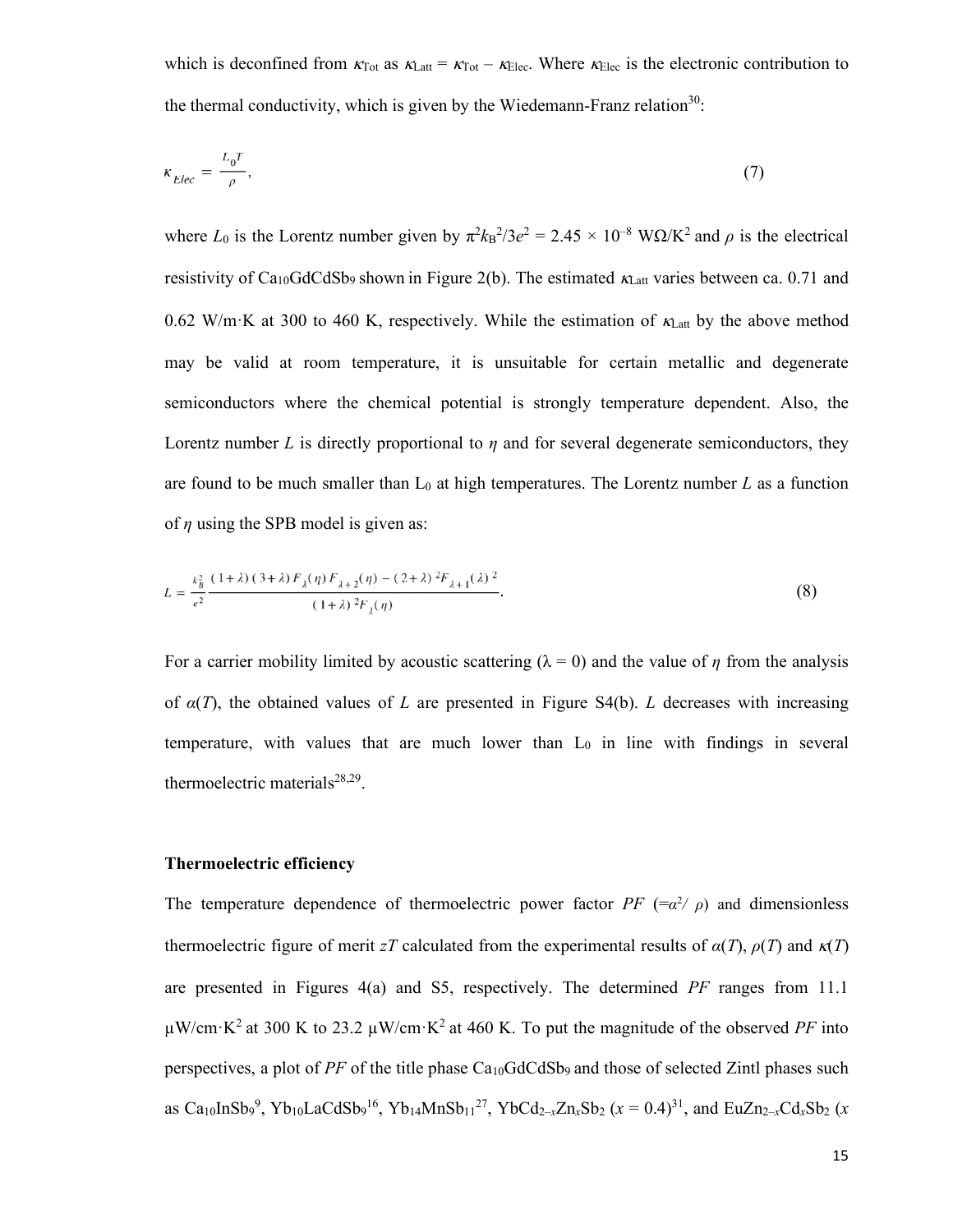$= 0.1$ )<sup>32</sup> is presented in Figure 4(b). The magnitude of *PF* of the title phase at 460 K is higher than those of the other phases and with features that suggest a further increase in its value with increasing temperature. These observations along with the putative low thermal conductivity in this phase present an interesting scenario where intricate atomic bonding and a large unit-cell volume conspires with a narrow bandgap in a material to produce remarkable thermoelectric properties. At room temperature, Ca10GdCdSb9 achieves a *zT* of 0.47 and reaches a remarkably high value of 1.73 at 460 K (see Figure S5). Such value is comparable to that of state-of-the-art material PbTe<sup>33</sup> with  $zT > 1.5$  at 773 K and much enhanced than Yb<sub>14</sub>MnSb<sub>11</sub><sup>27</sup> with a  $zT \sim 1$  at 1223 K. Although the estimation of  $zT$  is limited to 300–460 K, the temperature dependence of the various thermoelectric parameters is in favor of a much-enhanced value for *T*  > 460 K. In addition, a theoretical *zT* and *PF* can be calculated based on the SPB model. For such theoretical calculations, the relevant parameters are defined as:

$$
zT = \frac{\alpha^2}{L + (\psi \beta)^{-1}},
$$
\n(9)

where

$$
\psi = \frac{8\pi e}{3} \left( \frac{2m_e k_B}{h^2} \right)^{3/2} (1+\lambda) F_{\lambda}(\eta) , \qquad (10)
$$

and

$$
\beta = \frac{\mu_0 \left( m^* / m_e \right)^{3/2} T^{5/2}}{\kappa_{Latt}}.
$$
\n(11)

The calculated *zT* based on the SPB model in the temperature range of 300 to 460 K is presented in Figure S6. Here *zT* values varies from the room temperature value of ca.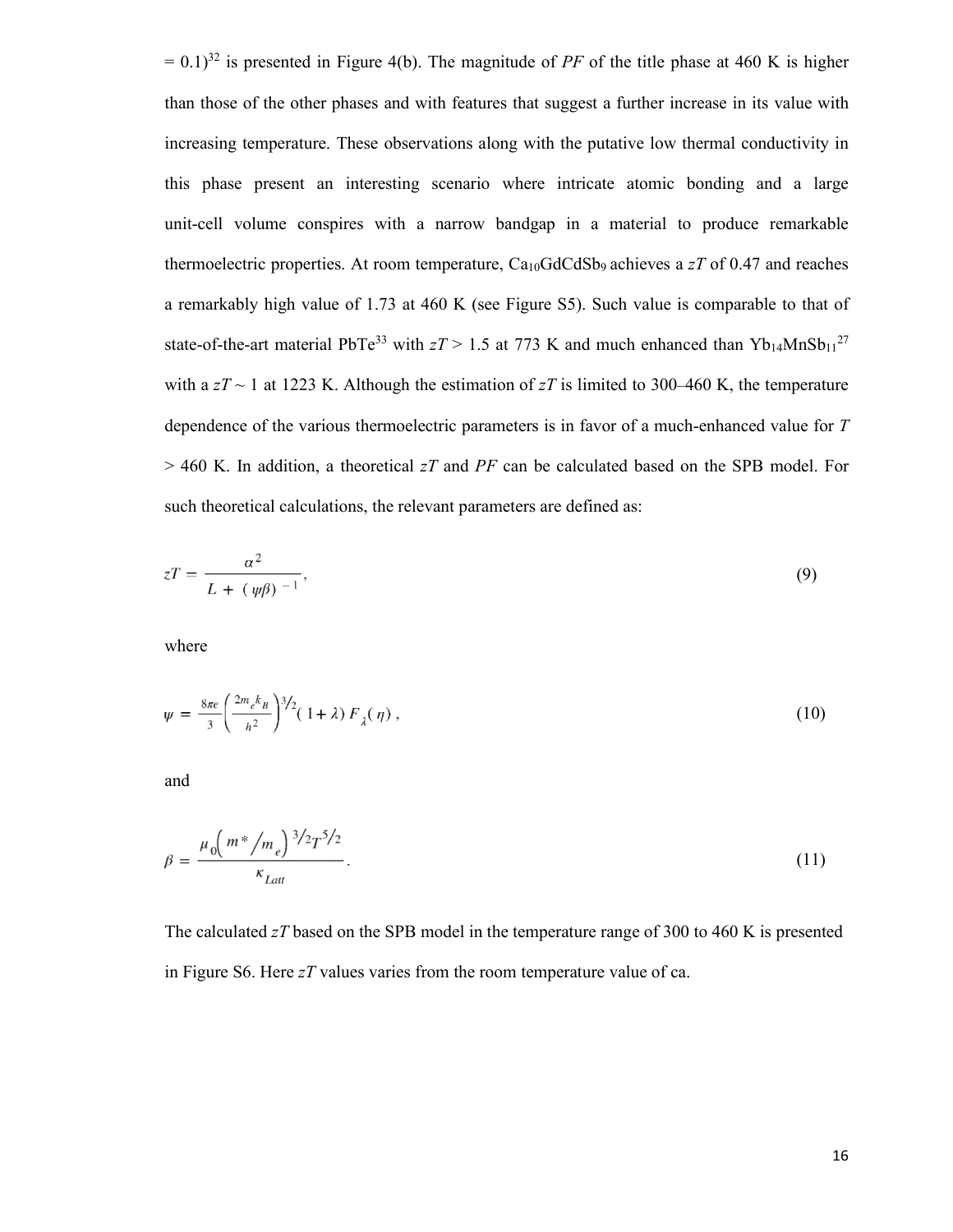

Figure 4. (a) The temperature dependence thermoelectric power factor  $PF$  of  $Ca<sub>10</sub>GdCdSb<sub>9</sub>$ , (b) *PF* of Ca<sub>10</sub>GdCdSb<sub>9</sub> together with those of other Zintl phases. The y-axis is presented on a log scale for clarity.

0.41 to a peak value of ca. 0.7 at 380 K. Here, the calculated values clearly underestimate the experimentally observed *zT*. The observed deviation may likely be an indication of the complex band structure in Ca10GdCdSb9 which may be associated with the presence of multiple degenerate bands close to the conduction band edge. In such an instance, the determination of  $m^*$ , *L* and  $\kappa$ <sub>Latt</sub> might be prone to errors and consequently impact on the calculated *zT* and optimal *n*<sup>34</sup> . Although the theoretical calculation using the SPB model seems to underestimate *zT* and *PF*, such calculation still provide support for the excellent thermoelectric properties in the title compounds and relevant insight into the tuning of n near the Fermi energy.

# **Conclusions**

This report presents two highly disordered and complex Zintl phases Ca10*RE*CdSb9 (*RE* = La, Gd) with the orthorhombic *Ibam* space group, which can be harnessed and developed into an efficient material for use in thermoelectric energy generation. These compounds feature large *α* (286.2  $\mu$ V/K and 345  $\mu$ V/K at 600 K for La and Gd phases, respectively) driven by a large density of states effective mass near the Fermi level.  $\rho(T)$  of Ca<sub>10</sub>LaCdSb<sub>9</sub> is semiconducting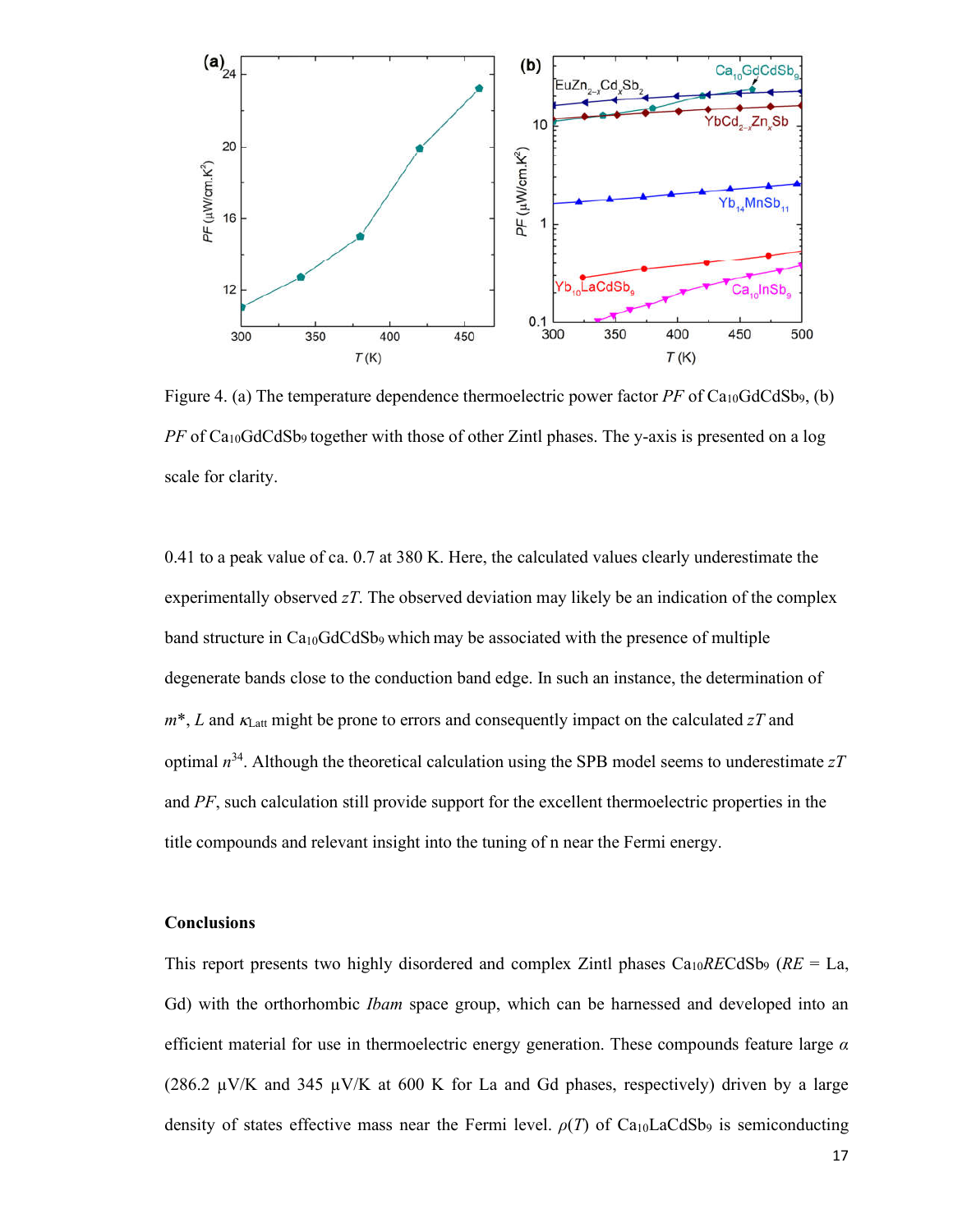with relatively large magnitudes, while  $Ca<sub>10</sub>GdCdSb<sub>9</sub>$  is reminiscent of heavily doped semiconductors with low  $\rho(T)$  values that translate into large electrical conductivity. In addition, these phases are known to feature low intrinsic  $\kappa_{\text{Latt}}$  (~ 0.71 W/m·K), which is attributed to factors such as their complex atomic bonding and large unit cell volumes which determine the number of phonons states within the first Brillouin zone<sup>35</sup>. The experimentally determined PF of 23.2  $\mu$ W/cm·K<sup>2</sup> at 460 K is remarkably high.

Theoretical calculations employing the SPB model were further carried out to provide additional perspective into the thermoelectric properties of Ca10GdCdSb9. These calculations gave support to the high density of state effective mass as well as the realization of high *zT* value. Albeit the calculated *zT* and *PF* lags that of the experimentally determined values. We posit that these discrepancies lie in the complex nature of the band structure with multiple degenerate bands close to the conduction band maximum which can result in a non-precise determination of the various transport parameters. Future studies on these materials will benefit from the determination of their electronic band structure, which will require high computational cost considering the nature of the disorder as well the large unit cell volume.

# **Conflicts of interest**

There are no conflicts to declare.

#### **Acknowledgements**

This work was supported by the U.S. Department of Energy, Office of Science, Basic Energy Sciences through grant DE-SC0008885.

# **References**

- 1 L. Yang, Z. Chen, M. S. Dargusch and J. Zou, *Adv. Energy Mater.*, 2018, **8**, 1701797.
- 2 X. F. Zheng, C. X. Liu, Y. Y. Yan and Q. Wang, *Renew. Sustain. Energy Rev.*, 2014, **32**, 486–503.
- 3 T. M. Tritt, *Annu. Rev. Mater. Res.*, 2011, **41**, 433–448.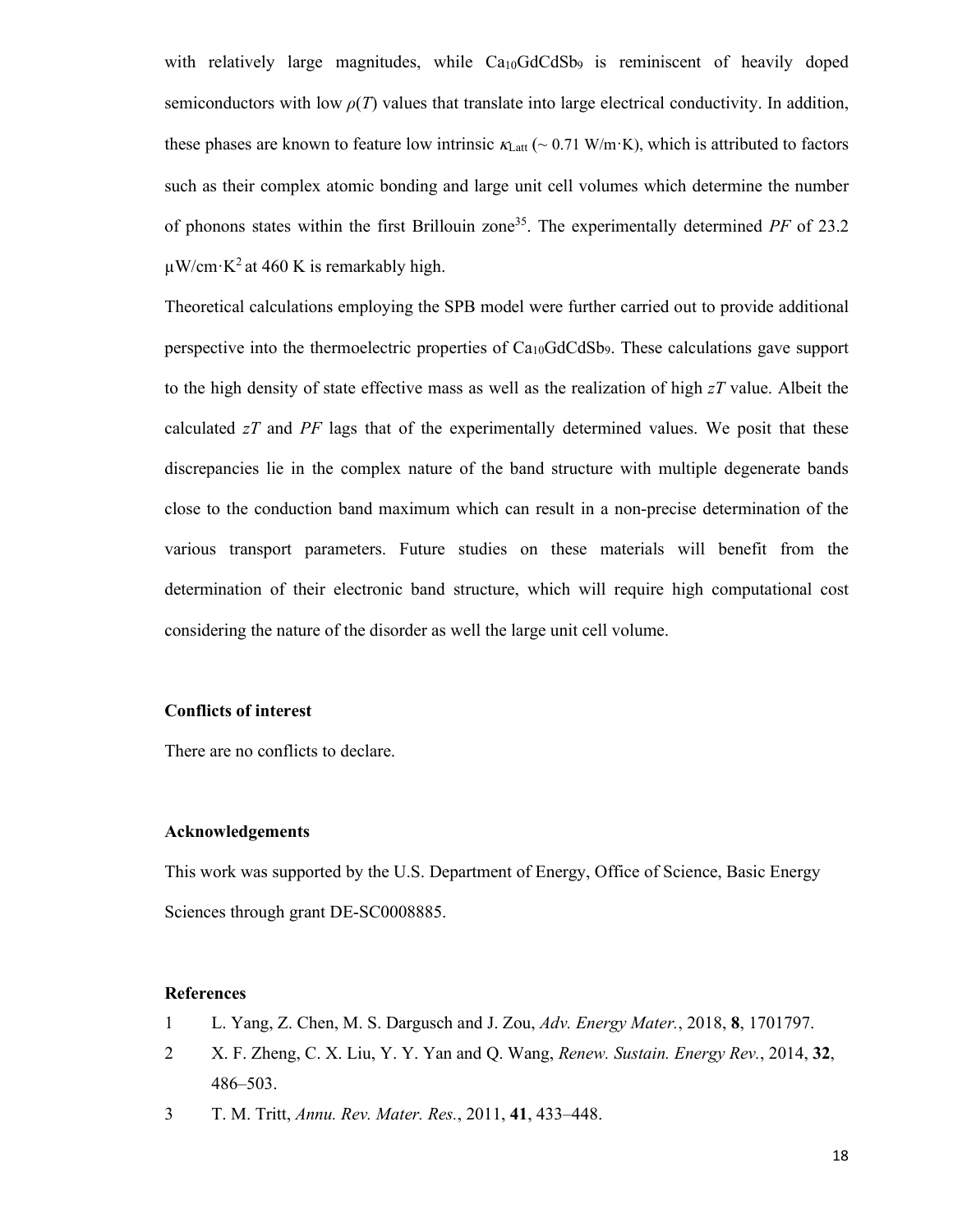- E. Dagotto, *Science (80-. ).*, 2005, **309**, 257–262.
- M. O. Ogunbunmi and A. M. Strydom, *Mater. Today Phys.*, 2021, **21**, 100552.
- K. Karube, J. S. White, D. Morikawa, C. D. Dewhurst, R. Cubitt, A. Kikkawa, X. Yu, Y. Tokunaga, T. Arima, H. M. Rønnow, Y. Tokura and Y. Taguchi, *Sci. Adv.*, 2018, **4**, eaar7043.
- G. J. Snyder and E. S. Toberer, *Nat. Mater.*, 2008, **7**, 105–114.
- M. O. Ogunbunmi, S. Baranets and S. Bobev, *Chem. Mater.*, 2021, **33**, 9382–9392.
- A. Ovchinnikov, S. Chanakian, A. Zevalkink and S. Bobev, *Chem. Mater.*, 2021, **33**, 3172–3186.
- H. Tamaki, H. K. Sato and T. Kanno, *Adv. Mater.*, 2016, **28**, 10182–10187.
- A. He, S. K. Bux, Y. Hu, D. Uhl, L. Li, D. Donadio and S. M. Kauzlarich, *Chem. Mater.*, 2019, **31**, 8076–8086.
- G. Cordier, H. Schäfer and M. Stelter, *Z. Naturforsch. B*, 1985, **40**, 868–871.
- T. Yi, C. A. Cox, E. S. Toberer, G. J. Snyder and S. M. Kauzlarich, *Chem. Mater.*, 2010, , 935–941.
- S. Bobev, V. Fritsch, J. D. Thompson, J. L. Sarrao, B. Eck, R. Dronskowski and S. M. Kauzlarich, *J. Solid State Chem.*, 2005, **178**, 1071–1079.
- S.-Q. Xia, J. Hullmann, S. Bobev, A. Ozbay, E. R. Nowak and V. Fritsch, *J. Solid State Chem.*, 2007, **180**, 2088–2094.
- J. Wang, S.-Q. Xia and X.-T. Tao, *Chem. - An Asian J.*, 2013, **8**, 251–257.
- Y. Wang and S. Bobev, *Chem. Mater.*, 2018, **30**, 3518–3527.
- S.-Q. Xia and S. Bobev, *J. Am. Chem. Soc.*, 2007, **129**, 4049–4057.
- S. Baranets, L. Voss, S. Stoyko and S. Bobev, *J. Appl. Phys.*, 2019, **125**, 245101.
- G. M. Sheldrick, *Acta Crystallogr. A*, 2015, **71**, 3–8.
- G. M. Sheldrick, *Acta Crystallogr. C*, 2015, **71**, 3–8.
- O. V. Dolomanov, L. J. Bourhis, R. J. Gildea, J. A. K. Howard and H. Puschmann, *J. Appl. Crystallogr.*, 2009, **42**, 339–341.
- L. M. Gelato and E. Parthé, *J. Appl. Crystallogr.*, 1987, **20**, 139–143.
- R. D. Shannon, *Acta Crystallogr. Sect. A*, 1976, **32**, 751–767.
- C. Yu, T. J. Zhu, S. N. Zhang, X. B. Zhao, J. He, Z. Su and T. M. Tritt, *J. Appl. Phys.*, 2008, **104**, 013705.
- S. K. Bux, A. Zevalkink, O. Janka, D. Uhl, S. M. Kauzlarich, G. J. Snyder and J.-P. Fleurial, *J. Mater. Chem. A*, 2014, **2**, 215–220.
- S. R. Brown, S. M. Kauzlarich, F. Gascoin, and G. J. Snyder, *Chem. Mater.*, 2006, **18**, 1873–1877.
- A. F. May, E. S. Toberer, A. Saramat and G. J. Snyder, *Phys. Rev. B*, 2009, **80**, 125205.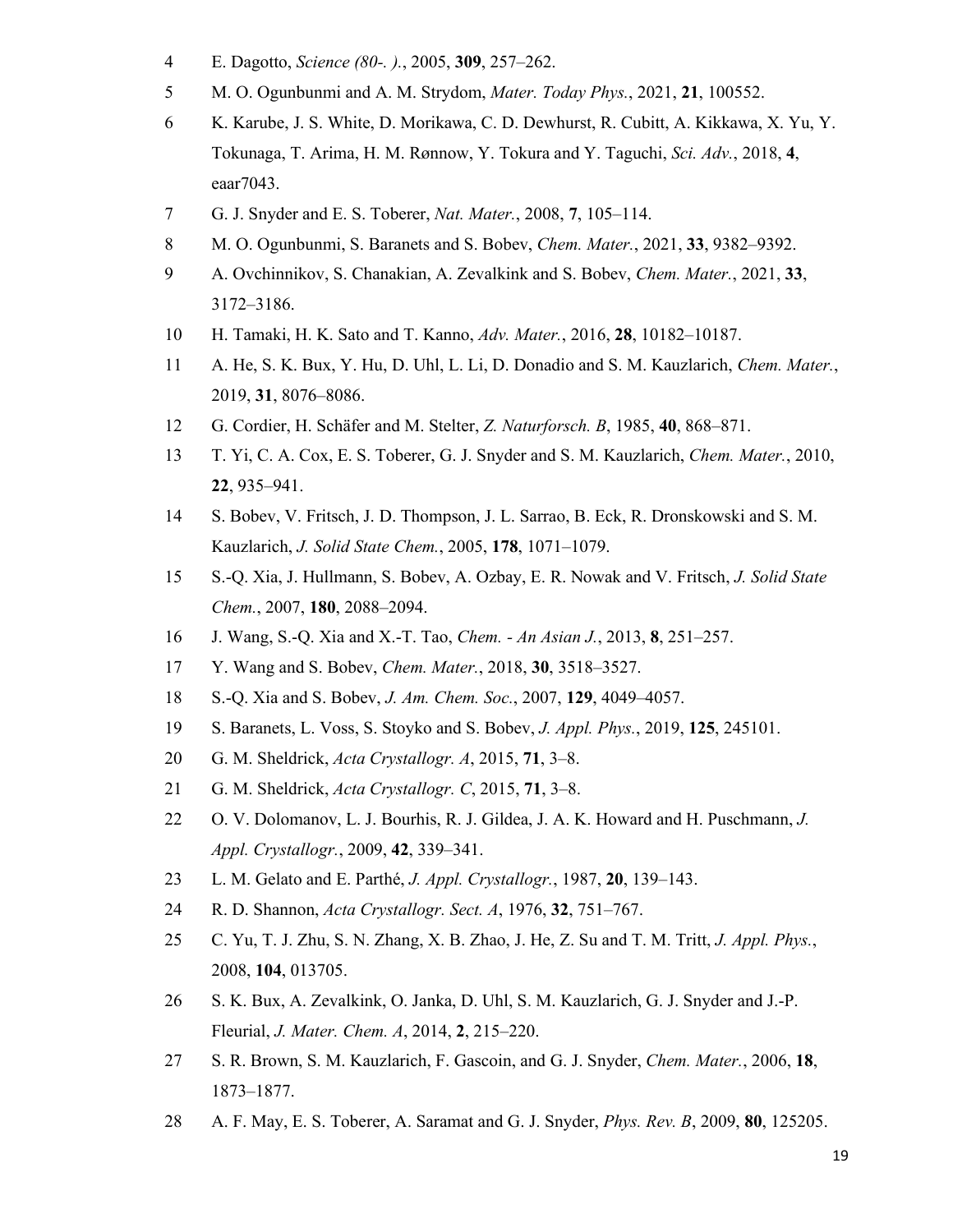- L.-D. Zhao, S.-H. Lo, J. He, H. Li, K. Biswas, J. Androulakis, C.-I. Wu, T. P. Hogan, D.- Y. Chung, V. P. Dravid and M. G. Kanatzidis, *J. Am. Chem. Soc.*, 2011, **133**, 20476– 20487.
- C. Kittel, *Introduction to Solid State Physics*, Wiley, New York, 8th edn., 2018.
- X.-J. Wang, M.-B. Tang, H.-H. Chen, X.-X. Yang, J.-T. Zhao, U. Burkhardt and Y. Grin, *Appl. Phys. Lett.*, 2009, **94**, 092106.
- H. Zhang, M. Baitinger, M.-B. Tang, Z.-Y. Man, H.-H. Chen, X.-X. Yang, Y. Liu, L. Chen, Y. Grin and J.-T. Zhao, *Dalton Trans.*, 2010, **39**, 1101–1104.
- J. P. Heremans, V. Jovovic, E. S. Toberer, A. Saramat, K. Kurosaki, A. Charoenphakdee, S. Yamanaka and G. J. Snyder, *Science (80-. ).*, 2008, **321**, 554–557.
- H. Naithani and T. Dasgupta, *ACS Appl. Energy Mater.*, 2020, **3**, 2200–2213.
- E. S. Toberer, A. F. May and G. J. Snyder, *Chem. Mater.*, 2009, **22**, 624–634.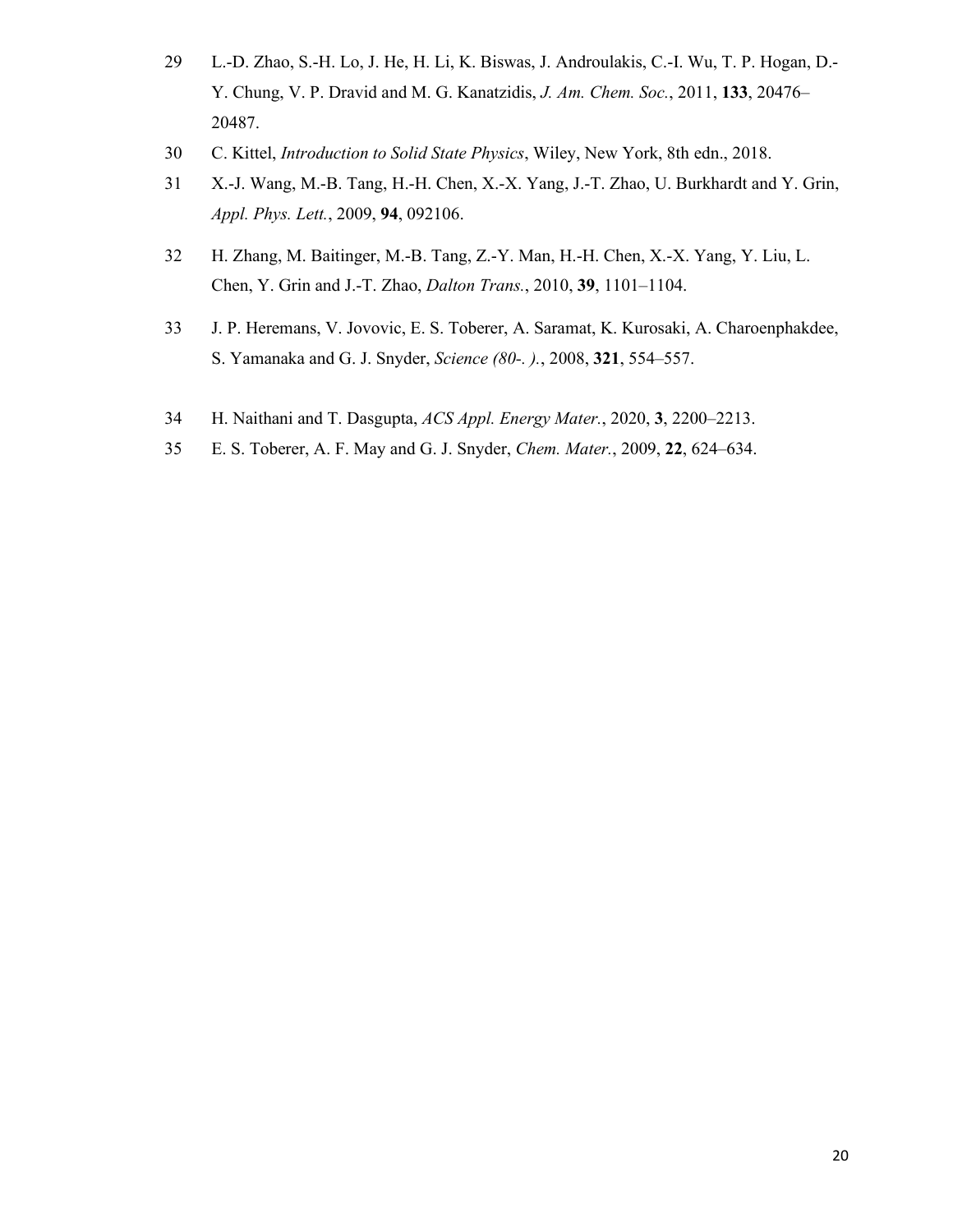# SUPPORTING INFORMATION

The Highly Disordered Zintl Phase Ca<sub>10</sub>GdCdSb<sub>9</sub> – New Example of a p-type Semiconductor with Remarkable Thermoelectric Properties

*Michael O. Ogunbunmi and Svilen Bobev*\*

Department of Chemistry and Biochemistry, University of Delaware, Newark, Delaware, 19716, United States \* Corresponding author; Email: bobev@udel.edu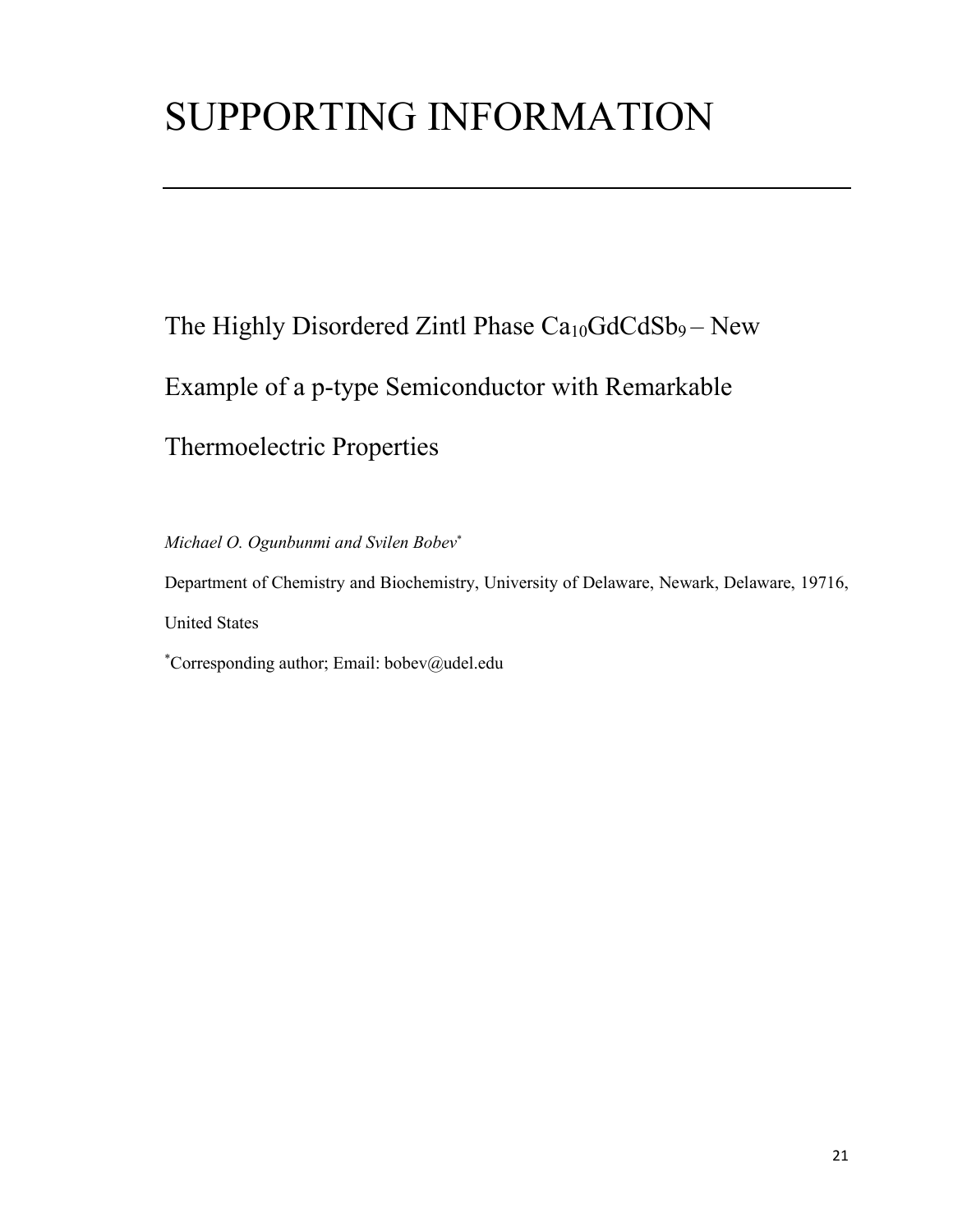# **Table of Contents**

| 1. Table S1: Fractional Atomic Coordinates of Ca <sub>10</sub> GdCdSb <sub>9</sub> 3                    |
|---------------------------------------------------------------------------------------------------------|
| 2. Table S2. Selected crystallographic data of Ca <sub>10</sub> LaCdSb <sub>9</sub> 4                   |
|                                                                                                         |
|                                                                                                         |
|                                                                                                         |
|                                                                                                         |
|                                                                                                         |
| 8. Figure S3. Coordination environment of Ca and Ca/Gd sites of Ca <sub>10</sub> GdCdSb <sub>9</sub> 10 |
|                                                                                                         |
|                                                                                                         |
|                                                                                                         |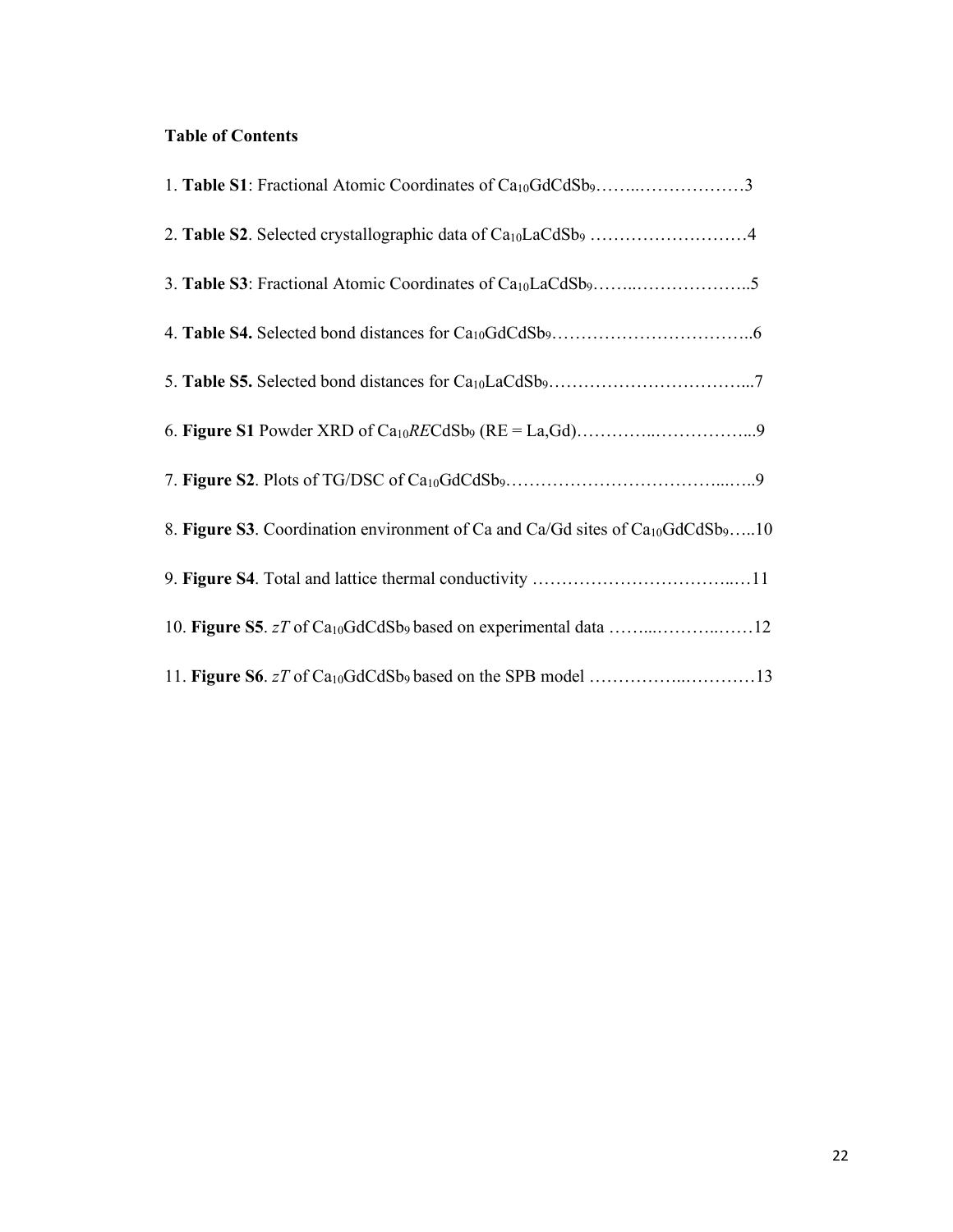| Atom                 | Wyckoff | $\boldsymbol{x}$ | $\mathcal{V}$    | $\overline{z}$   | $U_{eq}$  |
|----------------------|---------|------------------|------------------|------------------|-----------|
| Sb1ª                 | 16k     | 0.15483(14)      | 0.1460(2)        | 0.31139(8)       | 0.0132(4) |
| $Sb2^b$              | 16k     | 0.17147(18)      | 0.1776(3)        | 0.31877(10)      | 0.0138(4) |
| Sb3c                 | 8j      | 0.03611(4)       | 0.39128(4)       | $\boldsymbol{0}$ | 0.0123(2) |
| Sb4                  | 8j      | 0.13676(4)       | 0.11946(5)       | $\boldsymbol{0}$ | 0.0168(2) |
| $Sb5^d$              | 8j      | 0.3728(11)       | 0.0295(11)       | $\boldsymbol{0}$ | 0.023(4)  |
| Sb <sub>6</sub>      | 4b      | 1/2              | $\boldsymbol{0}$ | 1/4              | 0.0108(2) |
| Cd1 <sup>e</sup>     | 8h      | $\boldsymbol{0}$ | $\boldsymbol{0}$ | 0.11371(7)       | 0.0176(2) |
| Cd2 <sup>f</sup>     | 4a      | $\boldsymbol{0}$ | $\boldsymbol{0}$ | 1/4              | 0.014(10) |
| Ca1/Gd1g             | 16k     | 0.08129(7)       | 0.27333(7)       | 0.15809(5)       | 0.0145(3) |
| Ca2 <sup>h</sup>     | 16k     | 0.2767(18)       | 0.0695(16)       | 0.1676(14)       | 0.009(6)  |
| Ca3/Gd2 <sup>i</sup> | 16k     | 0.31490(9)       | 0.05743(9)       | 0.12939(8)       | 0.0166(4) |
| $Ca4/Gd3^j$          | 8j      | 0.33799(12)      | 0.32707(12)      | $\boldsymbol{0}$ | 0.0179(5) |
| Ca5 <sup>k</sup>     | 8h      | $\boldsymbol{0}$ | $\boldsymbol{0}$ | 0.1747(3)        | 0.016(1)  |

**Table S1**: Fractional Atomic Coordinates and Equivalent Isotropic Displacement Parameters  $(U_{eq}/\text{\AA}^2)$  Ca<sub>10</sub>GdCdSb<sub>9</sub>.  $U_{eq}$  is defined as 1/3 of the trace of the orthogonalized  $U_{ij}$  tensor.

Site occupancies:  ${}^{\text{a}}Sb1 = 0.598(9)$ ;  ${}^{\text{b}}Sb2 = 0.402(8)$ ;  ${}^{\text{c}}Sb3 = 0.959(3)$ ;  ${}^{\text{d}}Sb5 = 0.044(3)$ ;  ${}^{\text{c}}Cd1 =$ 0.6128;  ${}^{t}Cd2 = 0.025(4)$ ;  ${}^{s}Ca1/Gd1 = 0.901(2)Ca1 + 0.099Gd1$ ;  ${}^{h}Ca2 = 0.053(6)$ ;  ${}^{i}Ca3/Gd2 =$  $0.972(2)$ Ca3 +  $0.028(2)$ Gd2; <sup>j</sup>Ca4/Gd3 =  $0.959(3)$ Ca4 +  $0.041(3)$ Gd3; <sup>k</sup>Ca5 =  $0.403(7)$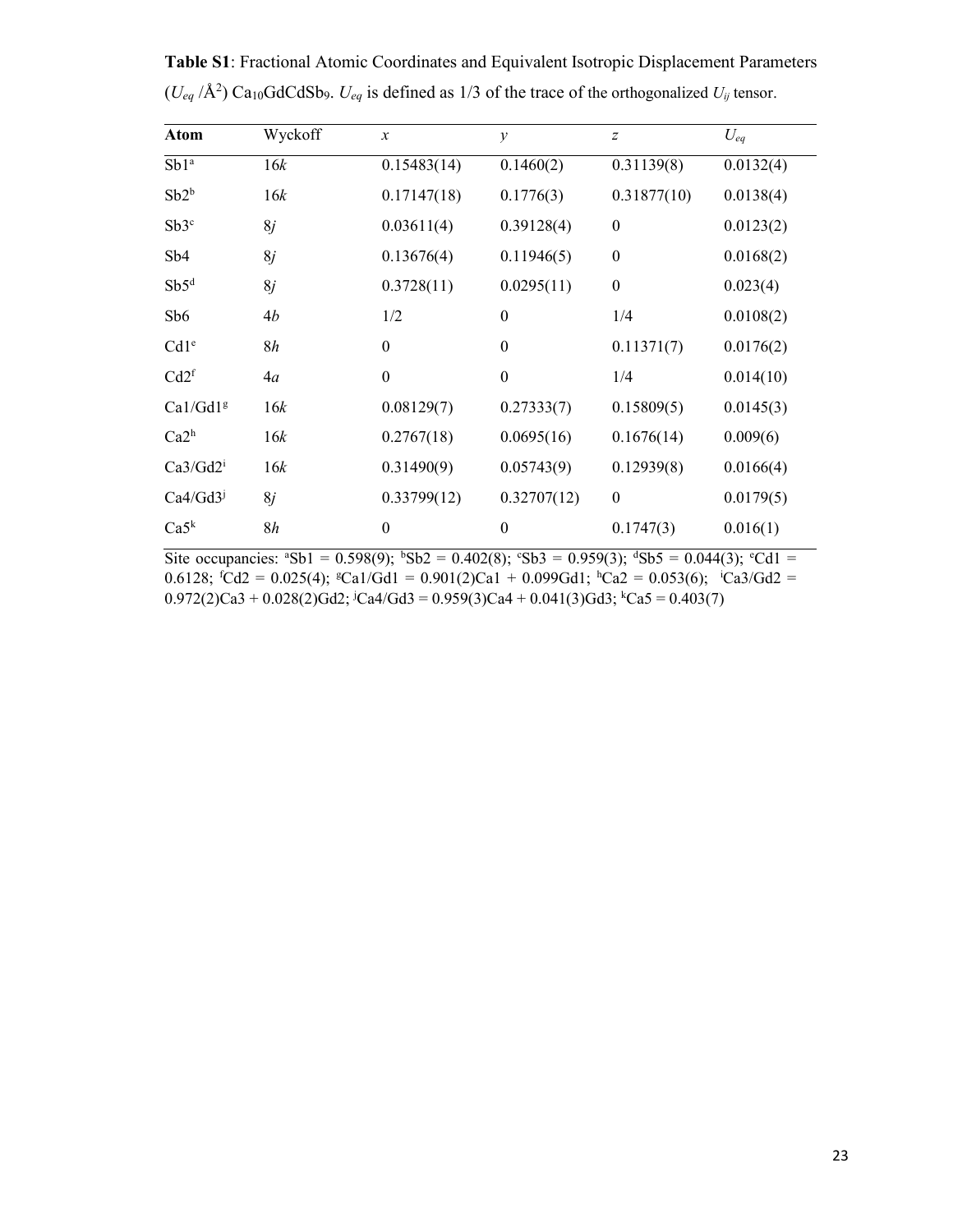| refined formula                                    | $Ca9.93(1)Cd1.31(1)La0.78Sb9.01(1)$ |
|----------------------------------------------------|-------------------------------------|
|                                                    |                                     |
| formula weight                                     | 1751.12                             |
| crystal system                                     | orthorhombic                        |
| $a/\text{\AA}$                                     | 11.873(6)                           |
| $b/\text{\AA}$                                     | 12.472(6)                           |
| $c/\text{\AA}$                                     | 16.872(8)                           |
| $V/\AA$ <sup>3</sup>                               | 2499(2)                             |
| $\rho_{\rm calc}/~{\rm g~cm^{-3}}$                 | 4.66                                |
| $\mu$ /cm <sup>-1</sup>                            | 139.9                               |
| $R_1 (I \geq 2\sigma_I)^a$                         | 0.0310                              |
| $wR_2 (I \geq 2\sigma_I)^a$                        | 0.0471                              |
| $R_1$ (all data)                                   | 0.0401                              |
| $wR_2$ (all data)                                  | 0.0488                              |
| Largest difference peak and $1.23$ ; -0.91<br>hole |                                     |

Table S2. Selected crystallographic data of Ca<sub>10</sub>LaCdSb<sub>9</sub> measured at 200(2) K, space group *Ibam*,  $Z = 4$ , Mo Kα radiation  $\lambda = 0.71073$  Å.

 $R_1 = \sum ||F_o| - |F_c|| / \sum |F_o|$ ;  $wR_2 = [\sum [w(F_o^2 - F_c^2)^2] / \sum [w(F_o^2)^2]]^{1/2}$ , where  $w = 1/[\sigma^2 F_o^2 + (0.0093P)^2 +$  $(22.2781P)$ ], and  $P=(F_o^2+2F_c^2)/3$ .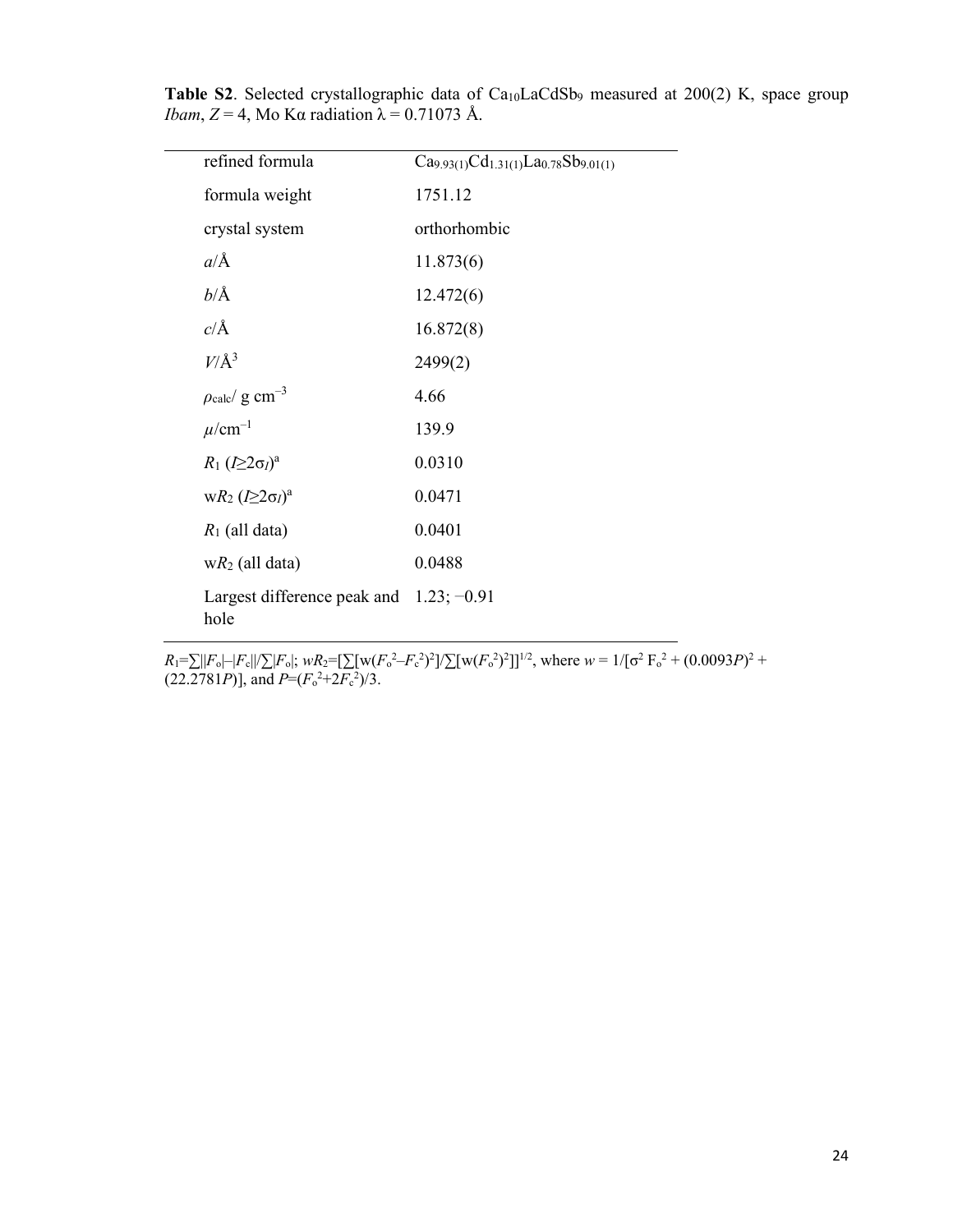| Atom                 | Wyckoff | $\boldsymbol{x}$ | $\mathcal{Y}$    | $\boldsymbol{Z}$ | $U_{eq}$    |
|----------------------|---------|------------------|------------------|------------------|-------------|
| Sb1 <sup>a</sup>     | 16k     | 0.1554(3)        | 0.1466(4)        | 0.31155(16)      | 0.0144(5)   |
| $Sb2^b$              | 16k     | 0.1718(4)        | 0.1756(7)        | 0.3185(2)        | 0.0158(6)   |
| Sb3c                 | 8j      | 0.03608(4)       | 0.39123(4)       | $\boldsymbol{0}$ | 0.01502(14) |
| Sb4                  | 8j      | 0.13652(4)       | 0.11885(4)       | $\boldsymbol{0}$ | 0.01792(13) |
| Sb5 <sup>d</sup>     | 8j      | 0.3750(19)       | 0.0270(30)       | $\boldsymbol{0}$ | 0.032(10)   |
| Sb6                  | 4b      | 1/2              | $\boldsymbol{0}$ | 1/4              | 0.0110(14)  |
| Cd1 <sup>e</sup>     | 8h      | $\boldsymbol{0}$ | $\boldsymbol{0}$ | 0.11583(5)       | 0.0222(2)   |
| Cd2 <sup>f</sup>     | 4a      | 1/2              | 1/2              | 3/4              | 0.022(10)   |
| Ca1                  | 16k     | 0.08186(8)       | 0.27380(8)       | 0.15879(5)       | 0.0162(2)   |
| Ca2/La1 <sup>g</sup> | 16k     | 0.31343(6)       | 0.05852(7)       | 0.13091(5)       | 0.0198(3)   |
| Ca3/La2 <sup>h</sup> | 8j      | 0.33885(9)       | 0.32802(8)       | $\boldsymbol{0}$ | 0.0178(3)   |
| Ca4 <sup>i</sup>     | 8h      | $\boldsymbol{0}$ | $\boldsymbol{0}$ | 0.1749(3)        | 0.0222(2)   |

**Table S3**: Fractional Atomic Coordinates and Equivalent Isotropic Displacement Parameters  $(A<sup>2</sup>)$  Ca<sub>10</sub>LaCdSb<sub>9</sub>.  $U_{eq}$  is defined as 1/3 of the trace of the orthogonalized  $U_{ij}$  tensor.

Site occupancies:  ${}^{8}Sb1 = 0.617(18); {}^{6}Sb2 = 0.385(18); {}^{6}Sb3 = 0.981(2); {}^{d}Sb5 = 0.020(2); {}^{6}Cd1 =$ 0.6453(19);  ${}^{6}$ Cd2 = 0.024(3);  ${}^{8}$ Ca2/La1 = 0.883(2)Ca2 + 0.117(2)La1;  ${}^{h}$ Ca3/La2 = 0.844(3)Ca3 +  $0.156(3)$ La2; <sup>i</sup>Ca4 = 0.3547(19).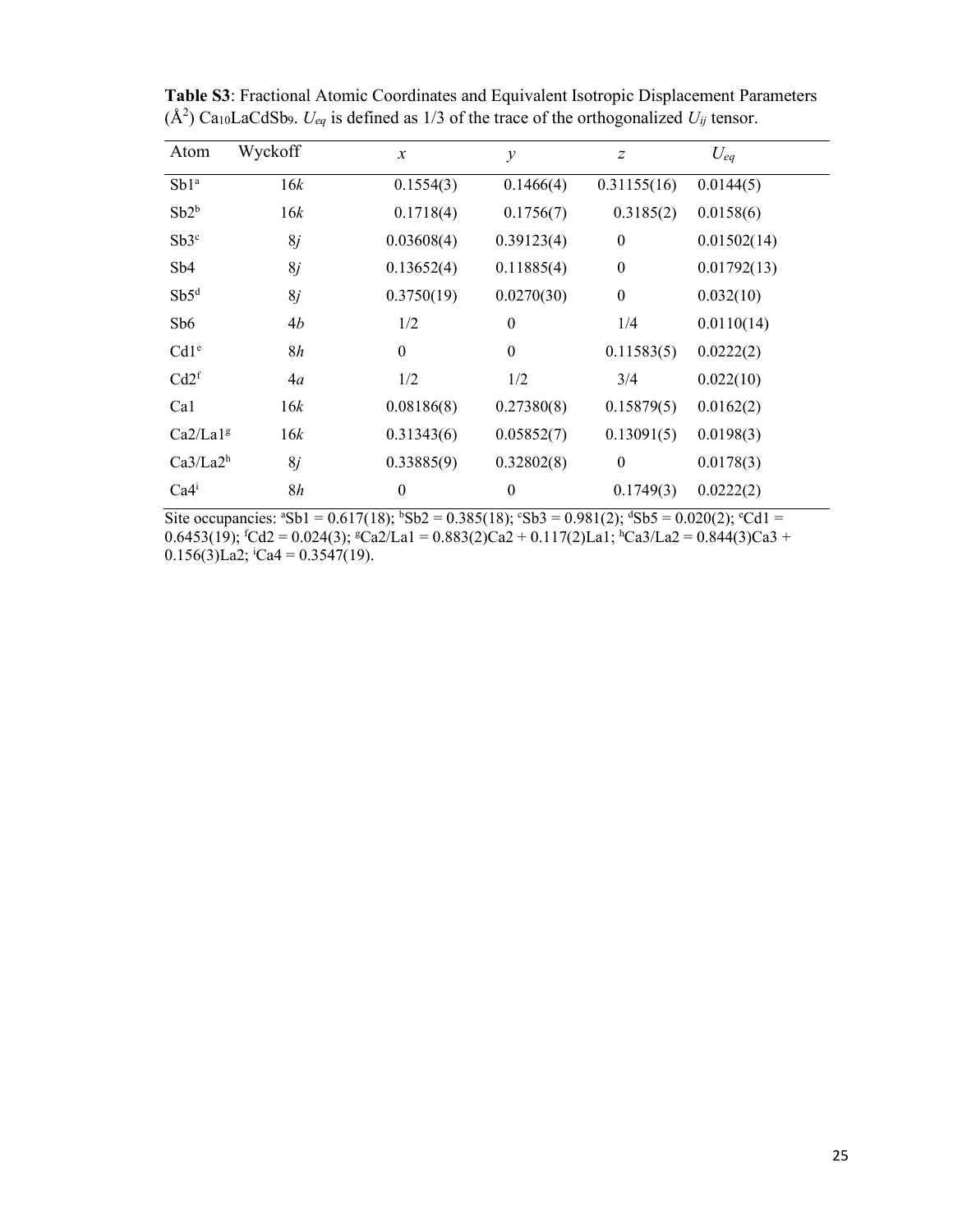| Atom pairs      |                 | Distance/Å          |
|-----------------|-----------------|---------------------|
| Sb <sub>6</sub> | Ca1             | $3.3521(9)\times3$  |
| Sb6             | Ca3/Gd2         | $3.064(1)$ ×4       |
| Sb4             | Ca3/Gd2         | $3.120(1) \times 2$ |
| Sb6             | Ca2             | $3.10(2)$ ×4        |
| Sb3             | Sb3             | 2.835(1)            |
| Sb3             | Cal/Gd1         | $3.0746(9)$ ×2      |
| Sb4             | Cd1             | $2.9073(8)$ × 2     |
| Sb4             | Ca1             | $3.3327(9)$ ×2      |
| Sb4             | Sb5             | 3.01(1)             |
| Sb1             | Cd1             | 2.868(2)            |
| Sb1             | Ca1             | 3.251(1)            |
| Sb1             | Cal/Gd1         | 3.140(1)            |
| Sb1             | Ca1             | 3.318(3)            |
| Sb1             | Ca4             | 3.179(2)            |
| Sb1             | Ca <sub>3</sub> | 3.313(2)            |
| Sb3             | Ca3/Gd2         | $3.475(1)$ ×2       |
| Sb3             | Ca3/Gd2         | $3.457(1) \times 2$ |
| Cd1             | Sb2             | $3.204(3) \times 2$ |
| Cd2             | Sb2             | $3.212(4)$ ×4       |
| Cd1             | Ca2             | $3.50(2)$ ×2        |
| Sb2             | Ca4/Gd3         | $3.039(2)$ ×2       |
| Sb5             | Sb5             | 3.10(3)             |
| Sb5             | Ca <sub>2</sub> | $3.07(3)$ ×2        |
| Ca5             | Sb2             | $3.000(4)$ ×2       |
| Sb4             | Ca4             | 3.511(2)            |
| Sb4             | Ca4             | 3.596(2)            |
| Sb4             | Ca <sub>2</sub> | $3.32(2)$ ×2        |

Table S4. Selected distances (Å) for Ca<sub>10</sub>GdCdSb9.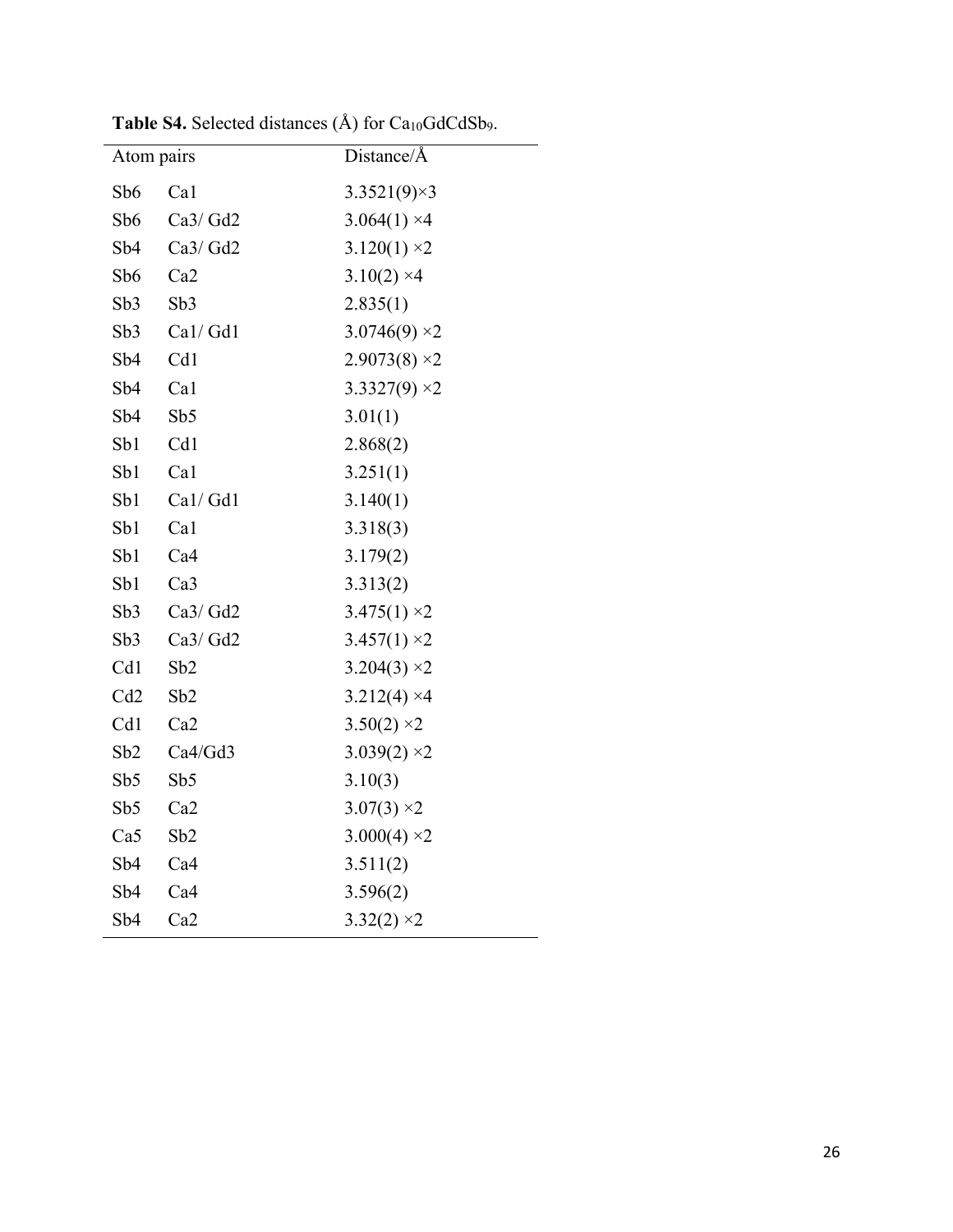| Atom pairs      |                 | Distance/Å          |
|-----------------|-----------------|---------------------|
| Sb <sub>6</sub> | Ca1             | $3.357(1)$ ×4       |
| Sb6             | Ca2/La2         | $3.078(1)$ ×4       |
| Sb <sub>3</sub> | Sb3             | 2.845(1)            |
| Sb3             | Ca1             | $3.101(1) \times 2$ |
| Sb3             | Ca3             | 3.680(2)            |
| Sb3             | Ca3/La3         | 3.600(2)            |
| Sb3             | Ca2             | $3.501(1)$ ×2       |
| Sb3             | Ca2/La2         | $3.525(1) \times 2$ |
| Sb <sub>4</sub> | Cd1             | $2.940(1) \times 2$ |
| Sb <sub>4</sub> | Ca1             | $3.366(2)$ ×4       |
| Sb <sub>4</sub> | Ca3             | 3.596(2)            |
| Sb <sub>4</sub> | Ca3             | 3.546(2)            |
| Sb <sub>4</sub> | Ca2             | $3.139(1) \times 2$ |
| Sb <sub>4</sub> | Sb5             | 3.06(2)             |
| Sb1             | Ca3             | 3.196(3)            |
| Sb1             | Ca2             | 3.318(3)            |
| Sb1             | Ca2             | 3.744(3)            |
| Sb1             | Ca4             | 3.473(7)            |
| Cd1             | Ca <sub>3</sub> | $3.479(1)$ ×2       |
| Cd1             | Ca4             | 3.531(5)            |
| Cd1             | Sb2             | $3.192(8)$ ×4       |
| Ca1             | Sb2             | 3.016(7)            |
| Ca1             | Sb2             | 3.274(3)            |
| Ca1             | Sb2             | 3.146(3)            |
| Ca <sub>3</sub> | Sb2             | $3.066(4)$ ×2       |
| Ca <sub>3</sub> | Sb5             | 3.55(3)             |
| Ca2/La2         | Sb2             | 3.428(9)            |
| Ca2             | Sb <sub>2</sub> | 3.477(5)            |
| Ca4             | Sb2             | $2.996(9)$ ×2       |
| Sb2             | Cd2             | 3.209(9)            |
| Sb5             | Sb5             | 3.04(5)             |

**Table S5.** Selected distances  $(A)$  for  $Ca_{10}LaCdSb_9$ .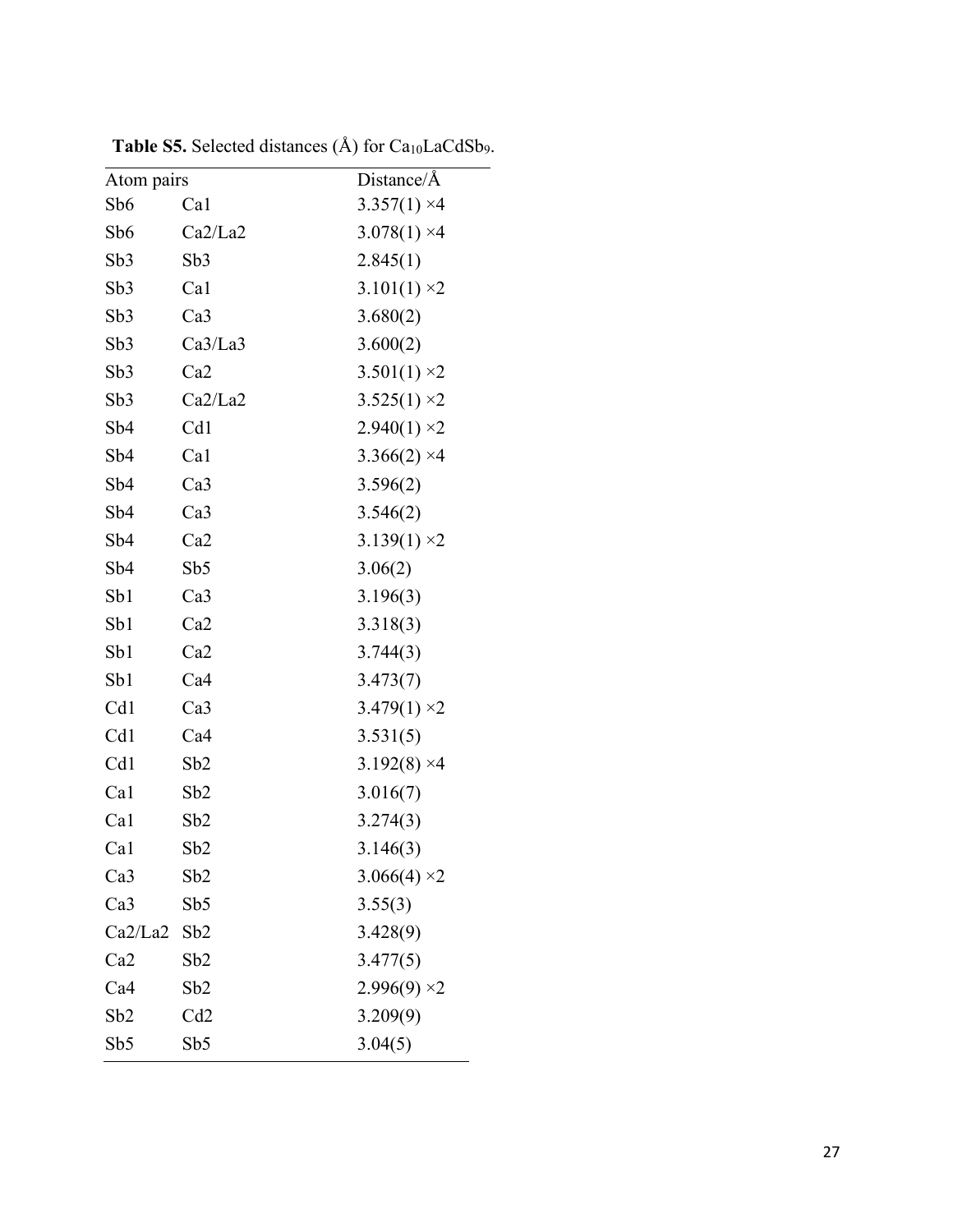

Figure S1. (a) Representative histogram from the EDS analysis of  $Ca<sub>10</sub>LaCdSb<sub>9</sub>$  under high magnification SEM image shown in the inset with compositions comparable to that refined from single crystal data. (b) Powder XRD (PXRD) pattern of Ca<sub>10</sub>LaCdSb<sub>9</sub> together with the calculated pattern based on single crystal XRD structural elucidation. The inset are the single crystals of Ca10LaCdSb9 (c) The EDS analysis of Ca10GdCdSb9 with the SEM image shown as inset. (d) PXRD pattern of Ca<sub>10</sub>GdCdSb<sub>9</sub> together with the calculated pattern. Single crystals of Ca10GdCdSb9 are shown in the inset.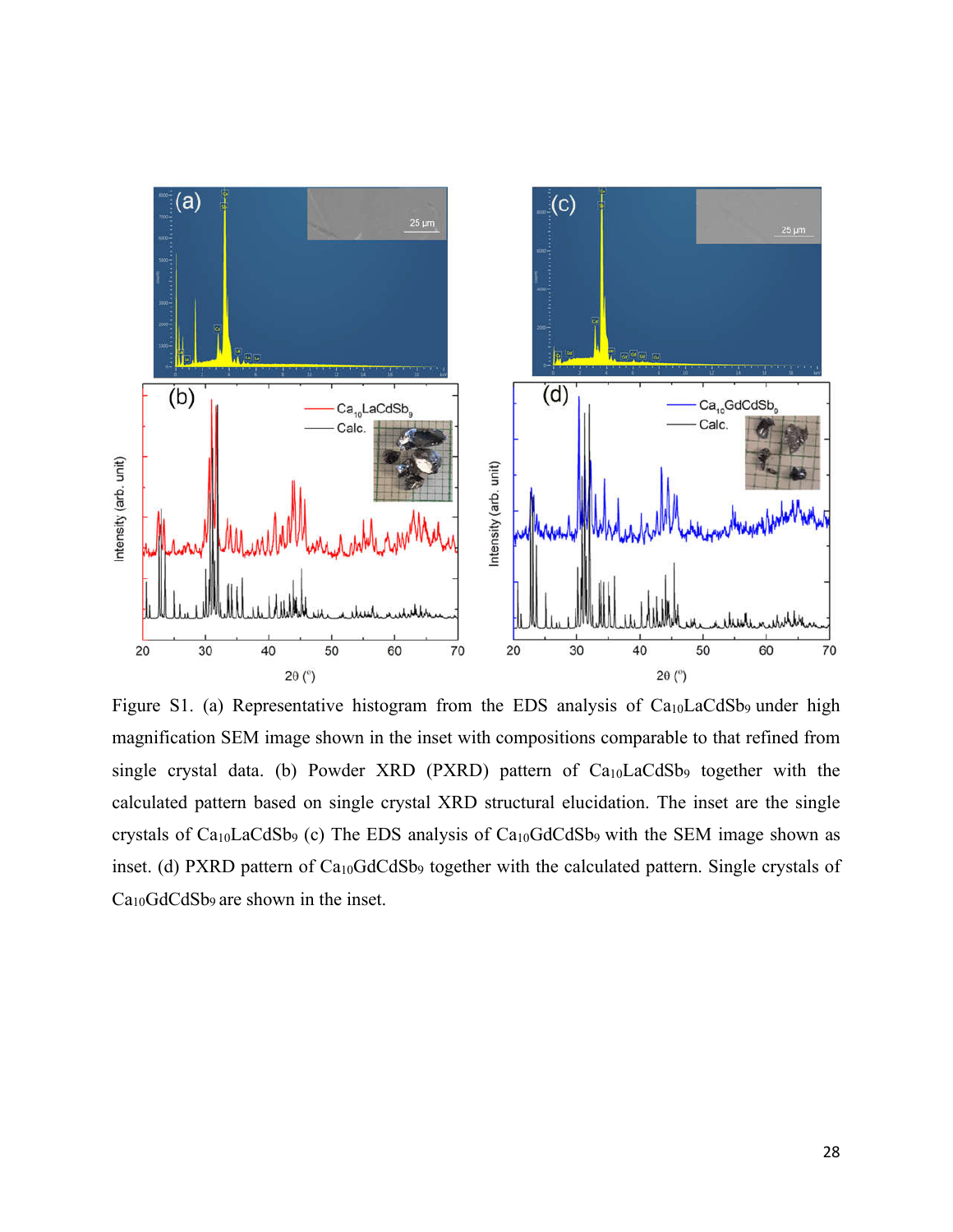

Figure S2. Plots of TG/DSC of Ca10GdCdSb9. The weight (wt.%) is represented by a black line while the heat flow (W/g) is represented by a blue line.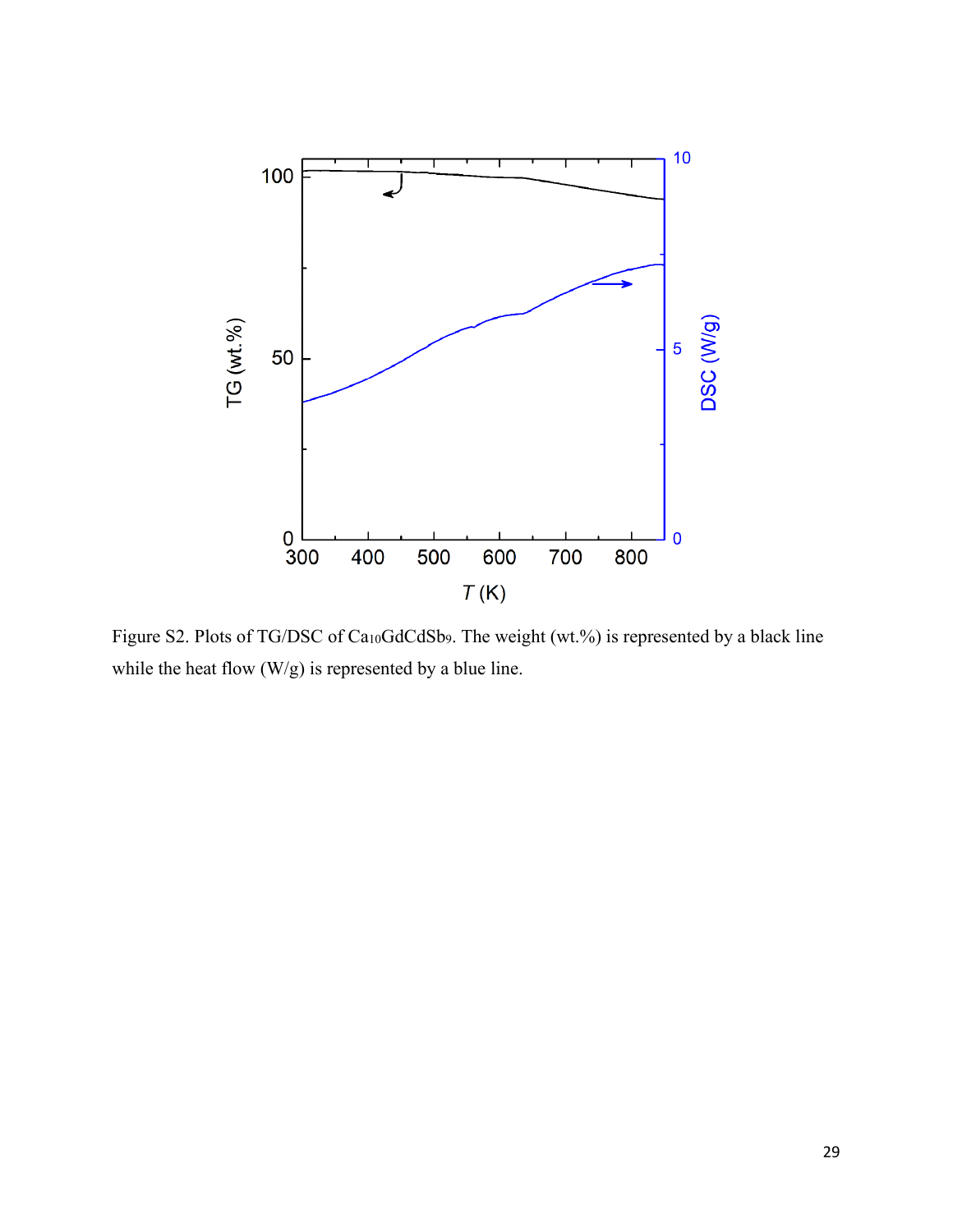

Figure S3. (a) and (b) Coordination environment of Ca and Ca/Gd sites of Ca<sub>10</sub>GdCdSb<sub>9</sub>, respectively.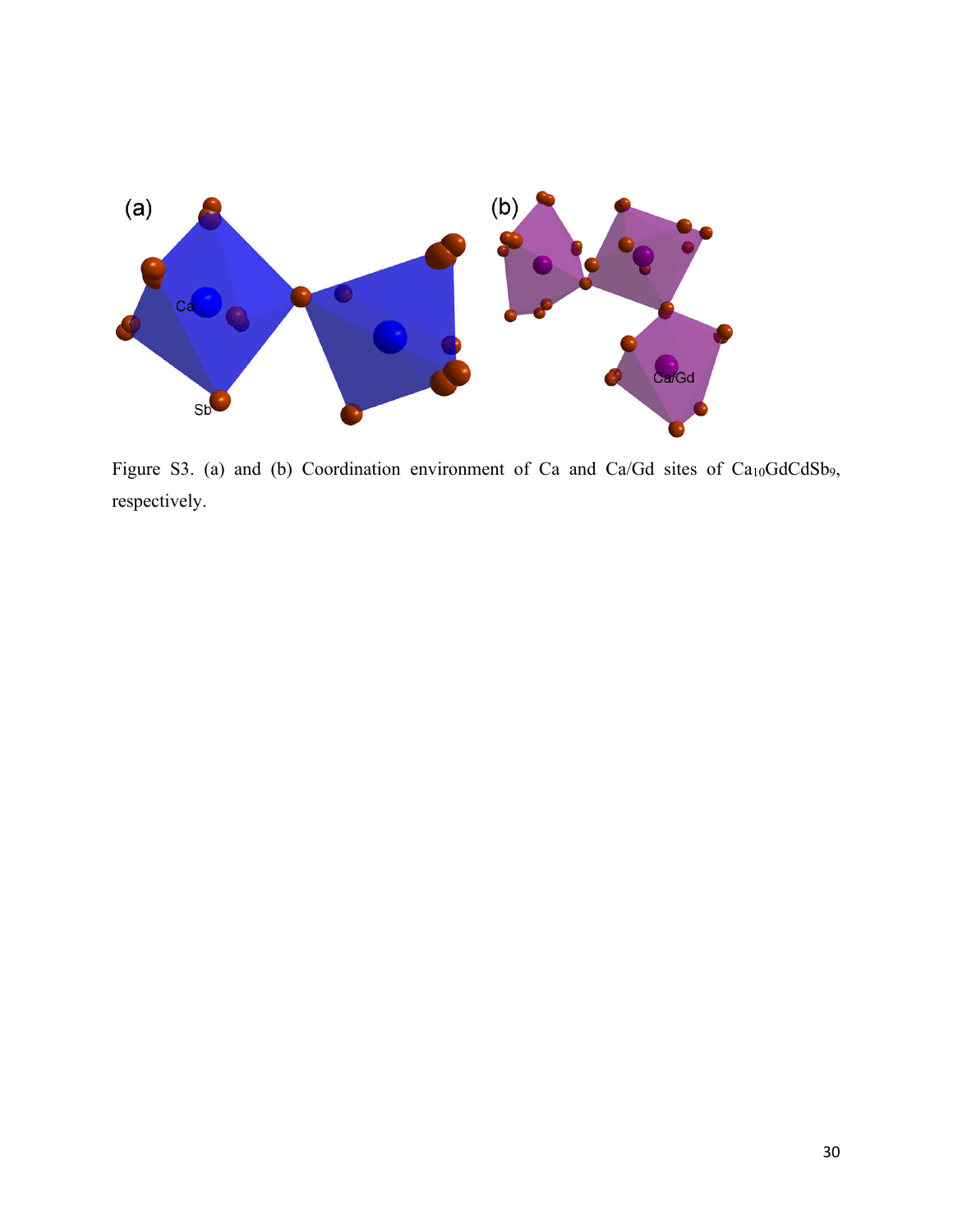

Figure S4. (a) Temperature dependence of total and lattice thermal conductivity  $\kappa(T)$ extrapolated from Yb<sub>10</sub>LaCdSb<sub>9</sub><sup>16</sup>. (b) Temperature variation of Lorentz number *L*(*T*).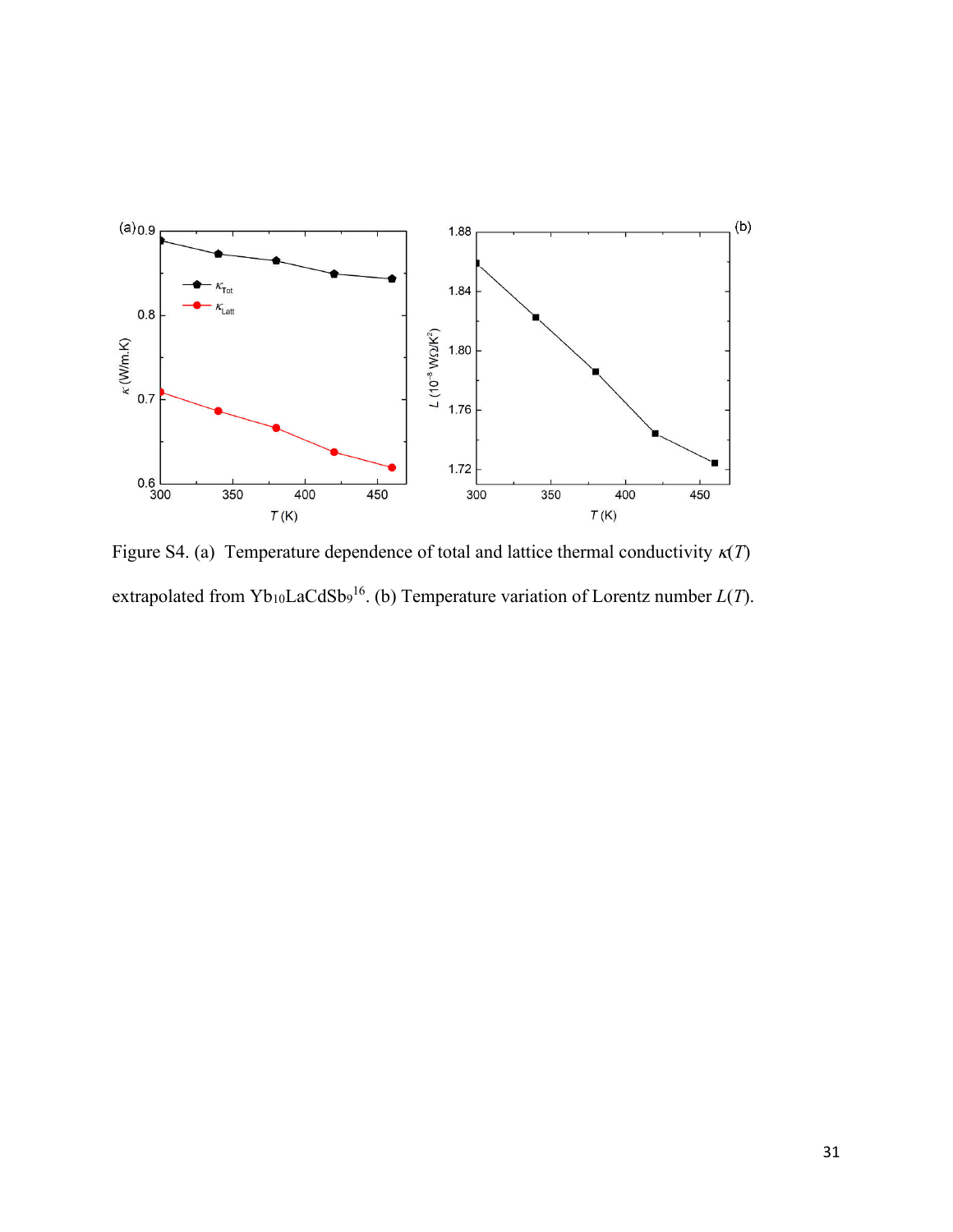

Figure S5. Temperature dependence of dimensionless thermoelectric figure of merit *zT* of Ca10GdCdSb9 based on experimental data.